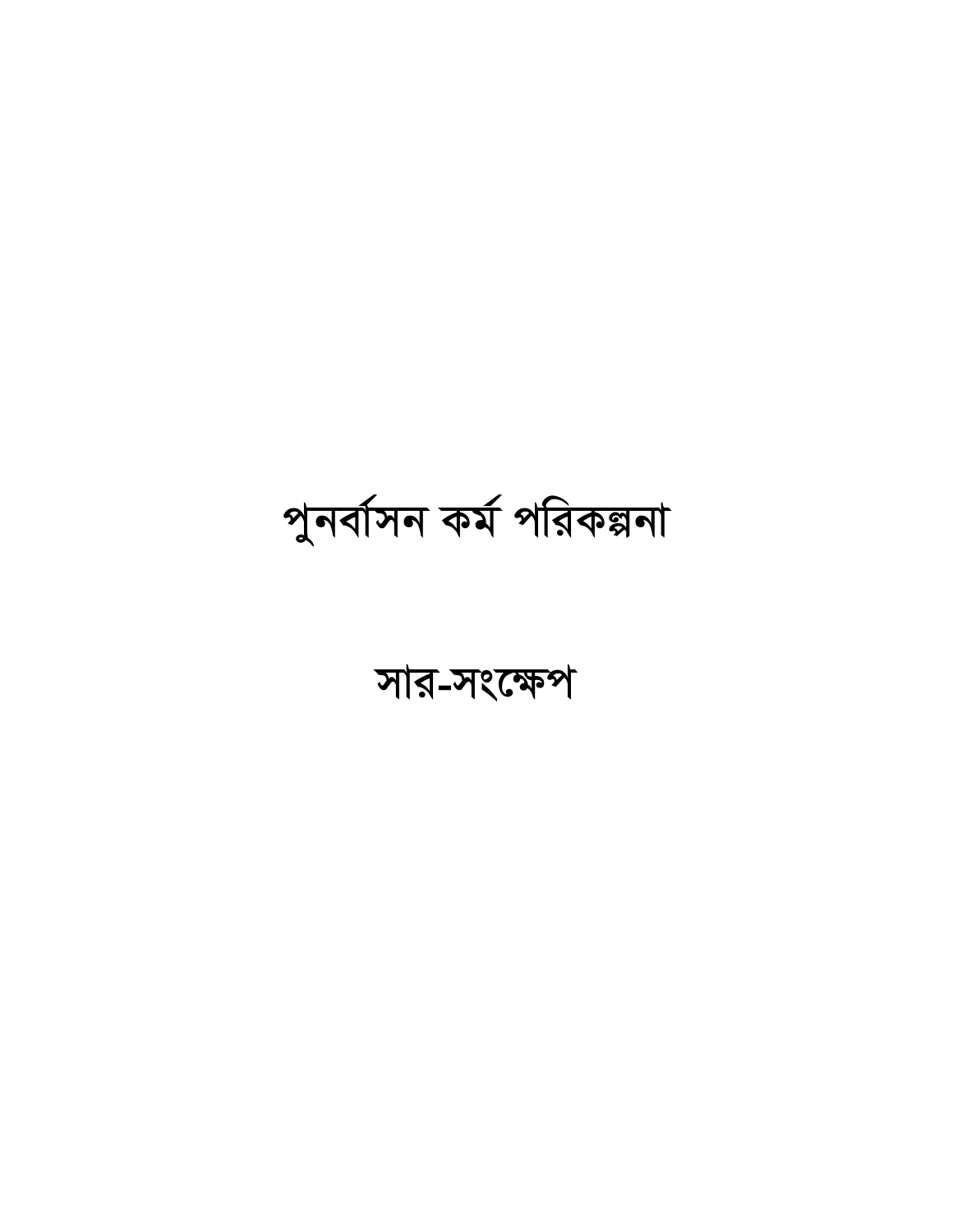#### সার-সংক্ষেপ

#### প্রকল্পের বিবরণ

জাপান আৰ্ন্তজাতিক সহযোগিতা সংস্থা (জাইকা) এর আর্থিক সুবিধা/ঋণ নিয়ে বাংলাদেশ সরকার ঢাকা মহানগরীর জন দুর্ভোগ হ্রাসকল্পে যানজট ও বায়ু দূষণকে সহনীয় পর্যায়েউনুতির লক্ষ্যে একটি ম্যাস র্যাপিড ট্রানজিট সিস্টেম নির্মাণের প্রকল্প গ্রহণ করেছে। উক্ত প্রকল্পটি বৃহত্তর ঢাকা মহানগরীর অর্থনৈতিক ও সামাজিক উনুয়নে বিশেষ অবদান রাখবে বলে আশা করা হচ্ছে। প্রকল্পটির সংশোধিত কৌশলগত পরিবহন পরিকল্পনায় (Revised Strategic Transport Plan, RSTP) আরবান এমআরটি লাইন-৫-কে উচ্চ অগ্রাধিকার প্রকল্প হিসাবে বিশেষভাবে প্রাধাণ্য দেয়া হয়েছে।

উল্লিখিত প্রকল্পের পুনর্বাসন কর্ম পরিকল্পনাটি (Resettlement Action Plan) বাংলাদেশ সরকার কর্তৃক প্রণীত জাতীয় আইন, এবং জাইকা-এর পরিবেশ ও সামাজিক ও জনবান্ধব বিবেচ্য নির্দেশিকা, এবং বিশ্বব্যাংকের ওপি ৪.১২ নীতির ভিত্তিতে প্রস্তুতকৃত পুনর্বাসন ফ্রেমওয়াকি (Resettlement Framework) এর সাথে সামঞ্জস্য রেখে প্রস্তুত করা হয়েছে। উক্ত পুনর্বাসন কর্ম পরিকল্পনা বাস্তবায়নের লক্ষ্যে ঢাকা ম্যাস ট্রানজিট কোম্পানিকে একটি পুনর্বাসন কর্ম পরিকল্পনা বাস্তবায়নকারী এনজিও (আর্ন্তজাতিক বেসরকারী সংস্থা) বা সামাজিক পরামর্শদাতা সংস্থাকে (IA) নিযুক্ত করার ক্ষমতা অর্পণ করা হয়।

১৪টি স্টেশন ও একটি ডিপো এলাকাসহ এমআরটি লাইন-৫ (উত্তর) এর মোট দৈর্ঘ্য হবে ২০.০ কি.মি.। স্টেশনগুলো মাটির উপরিভাগে এবং নীচে - উভয়ভাগেই অবস্থিত হবে। এই এমআরটি লাইনের ডিপোটি হেমায়েতপুরে নির্মাণ করা হবে। মেট্রো টানেলের গড গভীরতা থাকবে ৩০মিটার। এলিভেটেড স্টেশনগুলোর অবস্থা সারণী-১ এ দেখানো হয়েছে: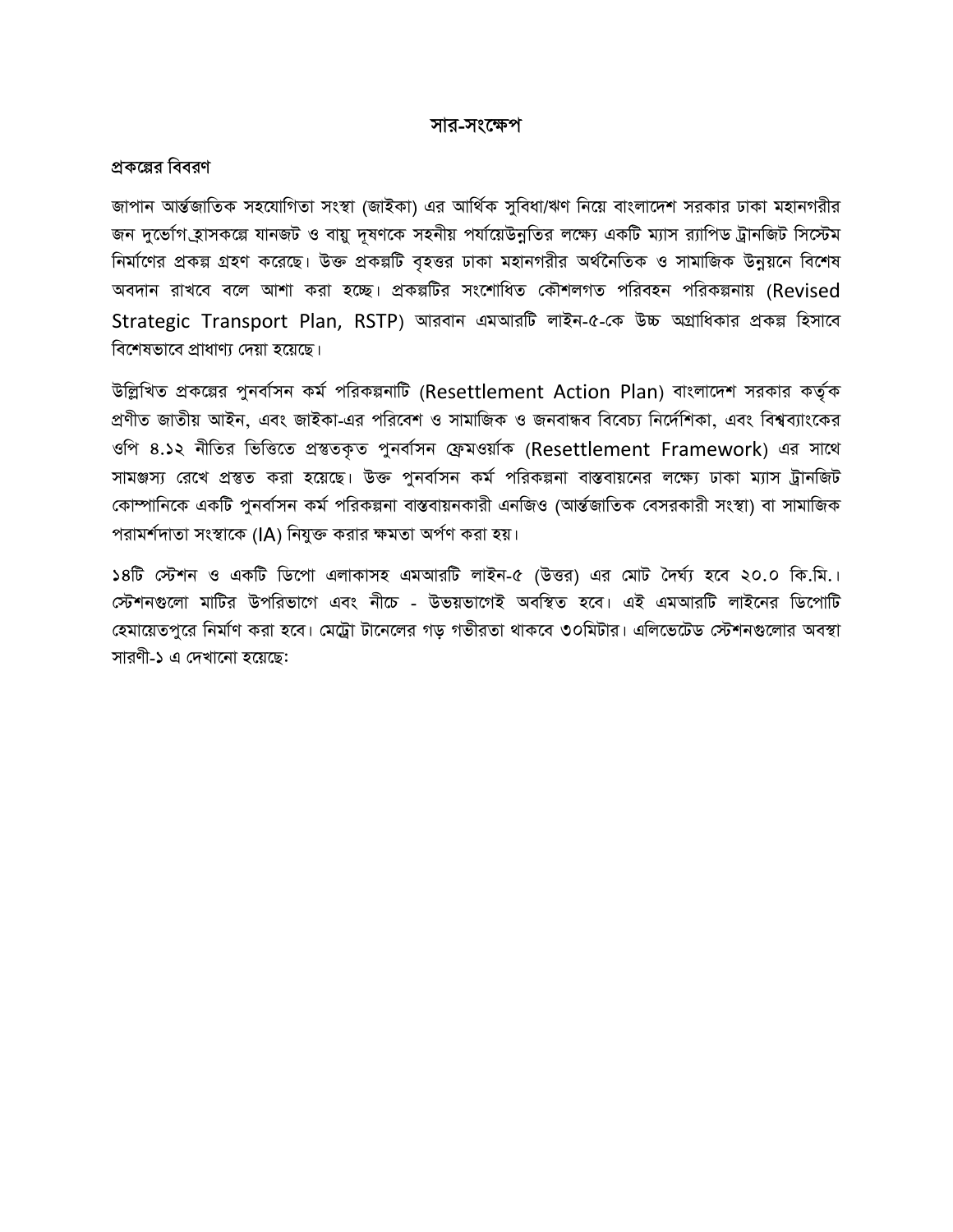| ক্ৰমিক<br>নং  | স্টেশনের<br>নাম | জনবসতি<br>(আবাসিক/ব্যবসায়িক<br>এলাকা)-এর নীচ<br>দিয়ে যাওয়া | টানেলের<br>অবস্থা   | ৰ্দৈঘ্য<br>(মি:) | ক্ষতিগ্ৰস্থ(affected)<br>প্ৰস্থ (মি:) | মোট<br>ক্ষতিগ্ৰস্থ<br>(affected)<br>এলাকা<br>(হেক্টর) |
|---------------|-----------------|---------------------------------------------------------------|---------------------|------------------|---------------------------------------|-------------------------------------------------------|
|               |                 | টানেলসমূহ                                                     |                     |                  | সম্ভাব্য প্ৰভাবিত এলাকা               |                                                       |
|               |                 |                                                               |                     |                  | (ক্ষেত্ৰফল = দৈঘ্যx প্ৰস্থ)           |                                                       |
| $\mathcal{L}$ | হেমায়েতপুর     |                                                               | উৰ্টু<br>(এলিভেটেড) | ১৮৫              | $\mathcal{O}$                         | 0.69                                                  |
| ২             | বালিয়ারপুর     |                                                               | উচুঁ<br>(এলিভেটেড)  | ১৮৫              | $\circ$                               | 0.69                                                  |
| ৩             | বিলামালিয়া     |                                                               | উৰ্চু<br>(এলিভেটেড) | ১৮৫              | $\circ$                               | 0.69                                                  |
| 8             | আমিন            |                                                               | উৰ্চু               | ১৮৫              | $\mathcal{O}^{\bullet}$               | 0.69                                                  |
|               | বাজার           |                                                               | (এলিভেটেড)          |                  |                                       |                                                       |
| $\sigma$      | ভাটারা          |                                                               | উৰ্চু<br>(এলিভেটেড) | ১৮৫              | ৩৫                                    | 0.96                                                  |
|               | ডিপো            |                                                               | সমতলে (এ্যাট        |                  |                                       |                                                       |
| ৬             | এলাকা           |                                                               | গ্ৰেড)              |                  |                                       | ২১.৯৯                                                 |

সারণী-১: এমআরটি লাইন-৫ এলিভেটেড স্টেশনের জন্য সম্ভাব্য ক্ষতিগ্রস্থ (affected) এলাকার অবস্থার বিবরণ

# ভূমি অধিগ্ৰহণ এবং এর প্রভাব (impact)

# *f'wg AwaMÖnY(Land Acquisition)*

প্রকল্পের স্বার্থে সর্বমোট ২১.৯৯ হেক্টর ভূমি অধিগ্রহণ করার প্রয়োজন হবে। তবে, বিভিনু রুট বরাবর ছোট ছোট এলাকায় (pockets), মূলত: স্টেশন এলাকায়, আনুমানিক অতিরিক্ত ১.৫৭ হেক্টর ভূমি প্রয়োজন হবে।

# *cybev©mb(Resettlement)*

প্রকল্প বাস্তবায়নের ফলে ডিপো এবং স্টেশন এলাকায় প্রকল্পের কারণে সরাসরি ক্ষতিগ্রস্থ ইউনিটের সংখ্যা ১১০৭-টি (৪৪ টাইটেল হোল্ডারসহ) হবে। ক্ষতিগ্রস্থ ইউনিটের আওতায় ২৯ আবাসিক বসতবাড়ি (HHs), ৩৬৯ সিবিই, এবং ০৪টি আবাসিক এবং বাণিজ্যিক ও ব্যবসা উদ্যোগ (সিবিই), ৬৬৩ বিক্ৰেতা বা অস্থায়ী দোকান ক্ষতিগ্ৰস্থ হবে, এবং ৪৬ বাসাবাড়ি অন্যান্য সম্পত্তি হারাবে। এছাড়াও, ২৪ কমন প্রপার্টি রির্সোস (সিপিআর) এ প্রকল্পের মাধ্যমে ক্ষতিগ্রস্থ হবে।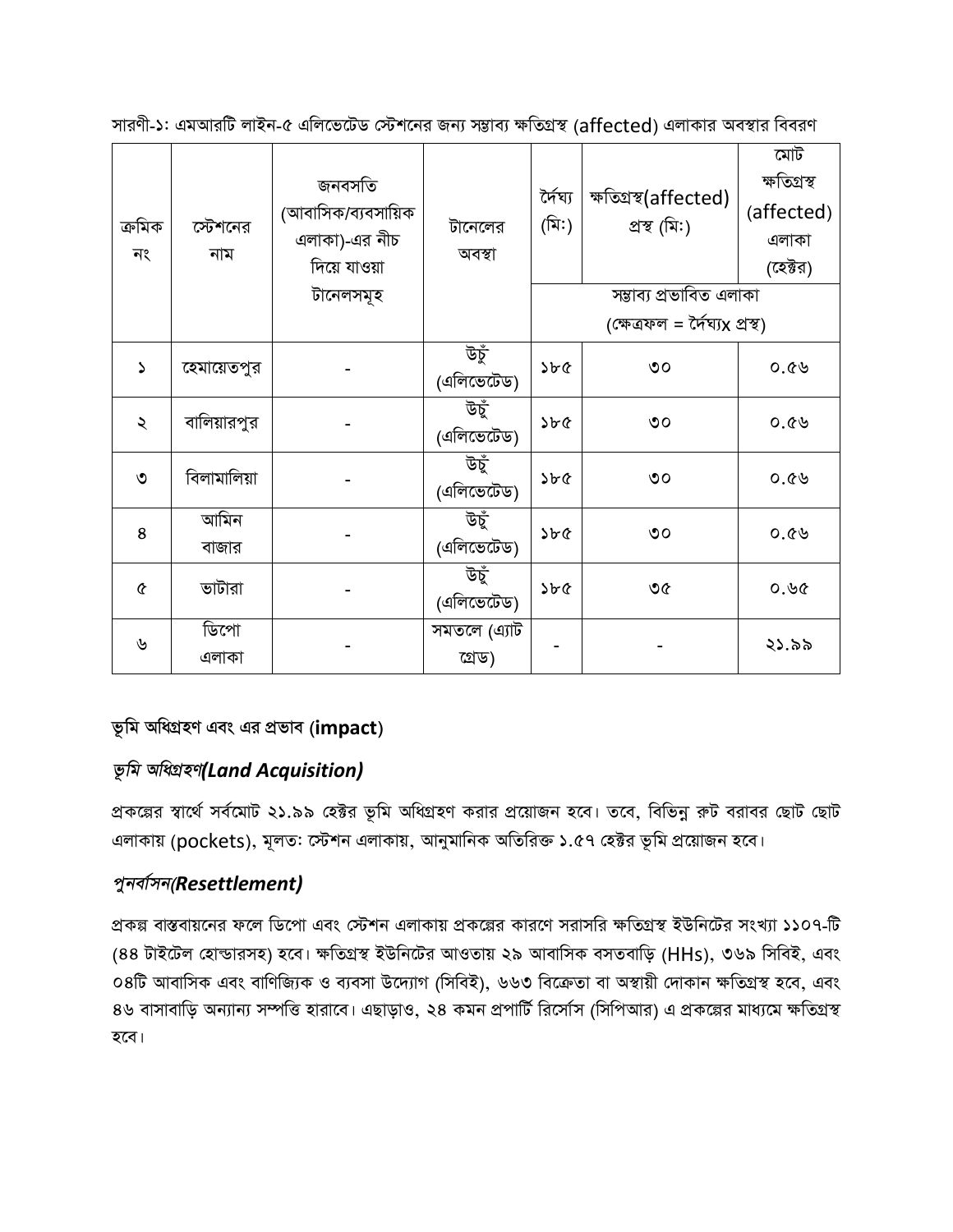প্রকল্পের অধীনে বিভিনু ধরনের সর্বমোট ৪৬৯টি কাঠামো (structures) (১৭,৯৩১ বর্গমিটার এলাকা) ক্ষতিগ্রস্থ হবে, যার মধ্যে ৭,৭৬৫ বর্গমিটার পাকা, ৫,১১৭ বর্গমিটার সেমি-পাকা, ৯৭৮ বর্গমিটার টিনশেড, ৩,৮৪২ বর্গমিটার কাঁচা এবং ২২৮ বর্গমিটার তারপুলিন আচ্ছাদিত এলাকা রয়েছে।

উল্লিখিত ক্ষতির বিপরীতে ক্ষতিপূরণ দেয়া হবে এবং এর মাধ্যমে ক্ষতিগ্রস্থরা নিজেদের পুনর্বাসন ও স্বাভাবিক জীবনযাত্রায় ফিরে আসার ব্যবস্থা করতে পারবে বলেআশা করা হচ্ছে। প্রকল্পটি এই মর্মে নিশ্চয়তা প্রদান করে যে, প্রকল্পের কারণে ক্ষতিগ্রস্থ জনগোষ্ঠীকে আরও অতিরিক্ত সহায়তা প্রদান করা হবে।

#### ক্ষতিগ্রস্থদের জনসংখ্যাতাত্ত্বিক রূপরেখা (Demographic Profile of Affected People)

প্রকল্পের দ্বারা ৫৬.১৬% পুরুষ ও ৪৩.৮৪% নারীসহ সর্বমোট ৪,৬৬০ ব্যক্তি ক্ষতিগ্রস্থ হবে বলে সনাক্ত করা হয়েছে। প্রকল্প আওতাধীন এলাকায় গড় পরিবারের আকার ৪.২ যা জাতীয় গড় থেকে কম। এর মাঝে শতকরা ৩ ভাগের কম পরিবারের প্রধান মহিলা। নারী-পুরুষ নির্বিশেষে মোট জনসংখ্যার বেশীর ভাগ ১৫-২৯ বছরের বয়সী, এরপর ৩০-৪৪ বছর বয়সী এবং অবশিষ্ট অংশের বয়স ১৪ বছরের মধ্যে। শতকরা ১৭.৪৫ ভাগের বেশী জনসংখ্যা ৪৫-৫৯ বছরের মধ্যে এবং ৬০ বা তদ্দর্ধে বয়সীর সংখ্যা ১১.৩৯% এর কিছুটা বেশী।

পরিবার প্রধানদের মাত্র ১.৫৪% এর প্রাতিষ্ঠানিক শিক্ষা নেই, ১২.৩৮% মাধ্যমিক এবং ০৪% স্নাতক শিক্ষা শেষ করেছে। শতকরা ৩৮ ভাগের বেশী পরিবার প্রধান পঞ্চম শ্রেণী পর্যন্ত শিক্ষা শেষ করেছে। সাধারনভাবে, তরুণ প্রজন্মের পরিবার প্রধানরা বয়স্কদের তুলনায় বেশী উচ্চ শিক্ষিত।

#### সামাজিক পরিবেশ(Social Environment)

# তূ-দৃশ্য (Landscape)

হেমায়েতপুরে অধিকৃত জমিটি ব্যক্তি মালিকানাধীন এবং তা মূলত: ডিপো এলাকার জন্য নেয়া হয়েছে। অধিকাংশ এলাকাই কৃষি ভূমি, অবশিষ্টাংশ ভিটা (বাসস্থান) এবং সেখানে কোন জলাশয় নেই। এছাড়াও এমআরটি লাইন এবং তার বিভিনু অংশ নির্মাণের জন্য সরকারী মালিকানাধীন (খাস) জমি ব্যবহার করা হবে।

# ভূমি ও স্থানীয় সম্পদের ব্যবহার(Land Use and Utilization of Local Resources)

প্রকল্পের অধিকৃত ভূমির বেশীর ভাগই কৃষিকাজে এবং কিছু অংশ ভিটা হিসেবে ব্যবহৃত হচ্ছে। তবে, এমআরটি-এর রাস্তার (মাটির উপরে বা নীচে) এবং স্টেশনের (মাটির উপরে বা নীচে) জন্য প্রয়োজনীর জমির বেশীর ভাগই সরকারী মালিকানাধীন, এবং শহরের সড়ক নেটওয়ার্কের অংশ। এই প্রকল্পের দ্বারা ক্ষতিগ্রস্থ এলাকার বেশীর ভাগই বাণিজ্যিক ও ব্যবসায়িক স্থাপনা। প্রধানত: আমিন বাজার থেকে হেমায়েতপুর পর্যন্ত রাস্তা বরাবর আশেপাশের কিছু শিল্প কারখানার স্থাপনা রয়েছে। সডক নেটওর্য়াকের সুবিধা নিয়ে লোকেরা তাদের জীবিকা ও ব্যবসা করছে।

প্রকল্প এলাকায় কিছু সবুজ বেষ্টনি বা কিছু গাছ আচ্ছাদিত এলাকা রয়েছে। এর বেশীর ভাগই হেমায়েতপুর এলাকায় অবস্থিত। প্রকল্প এলাকা থেকে বিভিনু আকৃতি ও ধরনের ৯৩৮টি গাছ কেটে ফেলতে হবে, যার বেশীর ভাগই ফলের গাছ।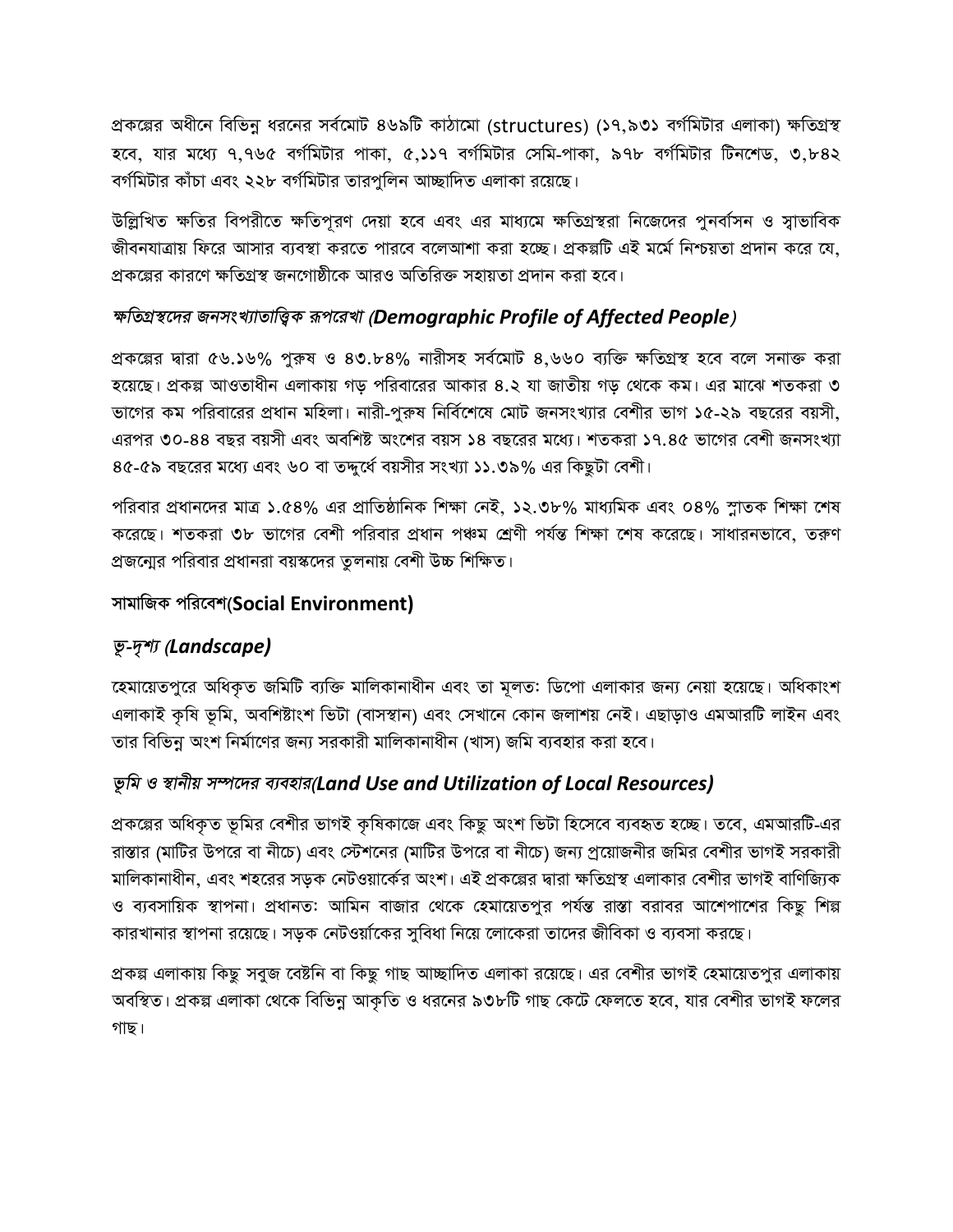## জাতিগত সংখ্যালঘু এবং আদিবাসী জনগোষ্ঠী (Ethnic Minorities and Indigenous People)

ক্ষতিগ্রস্থ পরিবারের ৯৬% মুসলিম এবং বাকিরা হিন্দুধর্মীয় বিশ্বাসী। প্রকল্প এলাকায় অন্য কোন ধর্মীয় সম্প্রদায়কে সনাক্ত করা যায় নি।

"আদিবাসী" শব্দটি বাংলাদেশে একটি সাধারণ শব্দ যা জাতিগত সংখ্যালঘু, উপজাতি, পাহাড়ী ও ঝুমিয়াসহ বিভিনু সাংস্কৃতিক পরিচয়কে অর্ন্তভুক্ত করে। তবে, আদিবাসী বা জাতিগত সংখ্যালঘু শব্দটি সবচেয়ে প্রচলিত ও পছন্দসই, যা উল্লেখিত সকলকে একটি "পরিচয়"এ অর্ন্তভূক্ত করে। এর কারণ আদিবাসী সম্প্রদায়ের স্বতন্ত্র সামাজিক উৎস ও সাংস্কৃতিক জীবনধারা (social origins and cultural lives) রয়েছে। তারা বাংলাদেশের মোট জনসংখ্যার প্রায় ১.১% অংশ এবং মূলত: পার্বত্য চউগ্রামে (CHT) বাস করে। প্রকল্প এলাকায় কোন জাতিগত সংখ্যালঘু সম্প্রদায়কে সনাক্ত করা যায়নি।

#### পানি ব্যবহার (Water Usage)

শহরের বাসিন্দারা মূলত: ঢাকা ওয়াটার সাপ্লাই এন্ড স্যুয়ারেজ অথরিটি (DWASA) এর মাধ্যমে সরবরাহকৃত পানি ব্যবহার করে। ওয়াসা কর্তৃক সরবরাহকৃত পানির গুণগত মান এবং প্রয়োজনীয় পরিমান নিয়ে নগরবাসীদের অভিযোগ রয়েছে। সিটি কর্পোরেশন এর বাইরে বসবাসকারী প্রকল্প এলাকার জনগণ দৈনন্দিন প্রয়োজনে মূলত: গভীর ও অগভীর নলকূপের পানি ব্যবহার করে।

## স্থানীয় অৰ্থনীতি (Local Economies)

এই প্রকল্পের আওতাধীন স্টেশনগুলার অনেকগুলো ব্যবসা কেন্দ্রের কাছে অবস্থিত যেখানে সাধারণত লোকজন একত্রিত হয়। তাই কিছু ব্যবস্থার মাধ্যমে অথবা যেখানে সুযোগ পেয়েছে সরকারী জায়গা দখল করে কিছু ব্যবসা ও ছোট দোকান গড়ে উঠেছে। এখানে মোট জনসংখ্যা ১,১০৭ জন এবং শতকরা ৯০ ভাগের বেশী পরিবার প্রধান ব্যবসার সাথে যুক্ত। পরিবার প্রধানদের ০.৭% সরকারী বা অন্যান্য সংস্থায় চাকুরীরত, ১.৫% রিকশা/ভ্যান চালনা বা মেকানিক এবং ১.৪৫% গৃহস্থালি কাজের সাথে জড়িত। এক্ষেত্রে পরিবার প্রধান মূলত: মহিলা। অন্যদিকে, ০.২৭% জনসংখ্যা বয়স্ক/অবসরপ্রাপ্ত এবং এদের কোন নির্দিষ্ট আয়ের উৎস নেই। প্রায় ৩.৯৭% পরিবার প্রধান অন্যান্য পেশার সাথে জডিত; তাদের অনেকে বিশেষ দক্ষ হিসেবে শ্রমজীবি হিসেবে কাজ করে। ক্ষতিগ্রস্থদের ৬২% এর বেশী ক্ষুদ্র ব্যবসা, ২৪.০৩% মাঝারি ব্যবসা ও অবশিষ্টাংশ বড় ব্যবসা হারাবে। বিভিনু মানদন্ড, যেমন, ব্যবসা নিবন্ধন, আয়কর প্রদান করে বা করে না - ইত্যাদির ভিত্তিতে ব্যবসা শ্রেণীভাগ করা হয়েছে।

#### দরিদ্র জনগোষ্ঠি (Poor People)

প্রকল্প এলাকায় আনুমানিক ৪.৭৯% পরিবারের বাৎসরিক আয় ৮১০৮,০০০/- টাকার কম। এলাকার সামগ্রিক অর্থনৈতিক অবস্থার প্রেক্ষিতে এই পরিবারগুলোকে দরিদ্র পরিবার হিসেবে বিবেচনা করা যায়। এখানে বাৎসরিক পারিবারিক আয় ৮১০৮,০০০/- থেকে ৮২০০,০০০/- এর মধ্যে হলে দরিদ্র (২৪.৮৪%) এবং আয় ৮২০০,০০০/-এর বেশী হলে দরিদ্র নয় বলে বিবেচনা করা হয়েছে। অতি-দরিদ্র এবং দরিদ্র পরিবারগুলো পুনর্বাসন কর্ম পরিকল্পনার নীতি অনুযায়ী বিশেষ সহায়তা, যেমন,IGA প্রশিক্ষণ এবং আয় ও জীবিকা পুনরুদ্ধার প্রোগ্রামের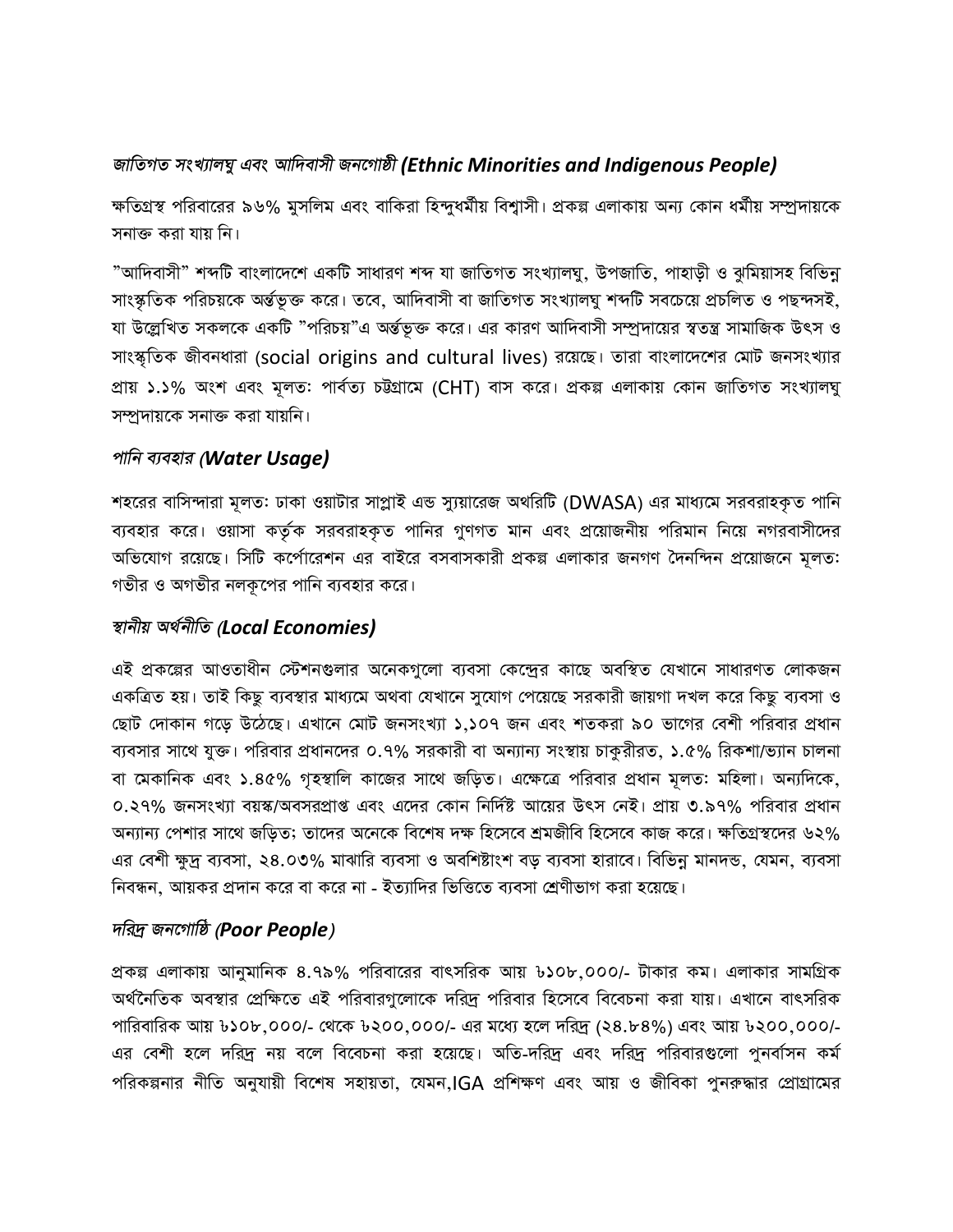আওতায় অন্যান্য সহায়তা পেতে পারে। অন্যদিকে, শতকরা ২৮ ভাগেরও অধিক ক্ষতিগ্রস্থ পরিবারের বাৎসরিক আয় ৮৫০০,০০০/- এর উর্দ্ধে ।

#### বিপদাপনুতা এবং জেভার (Vulnerability and Gender)

প্রকল্প জরিপে ১৬৬টি বিপদাপনু পরিবারকে সনাক্ত করা হয়েছে। এ পরিবারগুলো মহিলা, বয়স্ক ব্যক্তি, অক্ষম ব্যক্তি এবং পুরুষ পরিবার প্রধান বিশিষ্ট, কিন্তু দারিদ্রসীমার নীচে অবস্থানরত। প্রকল্প এলাকায় ক্ষতিগ্রস্থ সকল পরিবারকেই বিপদাপনু বলে সনাক্ত করা হয়েছে। এর মাঝে অর্ধেকের বেশী পরিবারের প্রধান পুরুষ এবং এরা সকলেই দারিদ্রসীমার নীচে অবস্থিত। এ সকল বিপদাপনু ক্ষতিগ্রস্থ জনগোষ্ঠীদের জন্য বিশেষ সহায়তা যেমন, অতিরিক্ত জীবিকা(subsistence) ও স্থানান্তর (relocation) সহায়তা, দক্ষ প্রশিক্ষণ ও আয় পুনরুদ্ধারের সুযোগ, এবং সাধারণ নির্মাণ কাজে নিয়োগের সুযোগ দেয়ার প্রয়োজন হবে।

লাইভলিহড ও আয় পুনরুদ্ধার প্রোগ্রামের আওতায় মহিলা ক্ষতিগ্রস্থদের আয় সষ্টিকারী কর্মকান্ডের মাধ্যমে উর্পাজনের জন্য অতিরিক্ত সাহায্য ও সহযোগিতার প্রয়োজন হবে। মহিলাদের অধিকার নিশ্চিত করার জন্য যথাযথ ব্যবস্থা নেয়া হবে এবং পুনর্বাসনের ক্ষেত্রে তা সুরক্ষা করা হবে। পুনর্বাসন কর্ম পরিকল্পনা বাস্তবায়নকারী সংস্থা কৰ্তৃক মহিলা কৰ্মী নিয়োগ, আয় পুনৰুদ্ধার প্ৰোগ্ৰাম (Income Restoration Programs) এর পরিকল্পনা ও বাস্তবায়নসহ মহিলা পরিবার প্রধান এবং মহিলাদের পুনর্বাসন কাজে সহায়তা, পুনর্বাসন পরিকল্পনা, ব্যবস্থাপনা ও পরিচালনা(resettlement planning, management, and operations), চাকুরীর ক্ষেত্র তৈরীকরণ ও আয় এর নতুন উৎস (Income generation) তৈরীকরণ ইত্যাদিতে মহিলাদের অর্ন্তভুক্ত করার ব্যবস্থা করতে হবে।

#### বিদ্যমান সামাজিক অবকাঠামো ও সেবাসমূহ(Existing Social Infrastructures and Services)

প্রকল্পটি ঢাকা ও সাভার উপজেলার DNCC এবং DSCC এলাকা জুড়ে অবস্থিত এবং স্থানীয় সরকারের অংশ হিসেবে মেয়র ও কাউন্সিলরদের দ্বারা পরিচালিত হয়। তবে প্রশাসনিক কাজের জন্য প্রকল্প এলাকাটি ঢাকা জেলার মধ্যে রয়েছে। ঢাকা জেলা প্রশাসনের পাশাপাশি রাজউক, ঢাকা ওয়াসা, পিডিবি, আর.এইচ.ডি. ও অন্যান্য সংস্থাও জড়িত। এছাড়া প্রকল্পের বিভিনু অংশে বাজারের CBDs এর জন্য আনুষ্ঠানিক বা অনানুষ্ঠানিক সমিতি বা সংস্থা প্রকল্পের সাথে সংশ্লিষ্ট আছে।

#### স্থানীয় স্বাৰ্থের দ্বন্দ্ব (Local Conflicts of Interest)

স্থানীয় দ্বন্দ্ব প্রধানত কিছু দল বা ব্যক্তির ক্ষমতার অপব্যবহারের মাধ্যমে তৈরী হয়। স্থানীয় সমস্যা ও দ্বন্দগুলি প্রধানত আনুষ্ঠানিক ও অনানুষ্ঠানিক দলের মাধ্যমে স্থানীয় সরকার প্রতিনিধিদের সহায়তায় সমাধান করা হয় এবং এক্ষেত্রে প্রয়োজনে অন্যান্য সংশ্লিষ্ট সংস্থাগুলো জড়িত থাকে।

#### সামাজিক কাঠামো (Social Structure)

সাধারণভাবে বাংলাদেশের সমাজ একটি ঐতিহ্যগত সমাজ। তবে, অন্যান্য শহরবাসীদের মতো এ শহরের কিছু অনন্য বৈশিষ্ট, যেমন, দেশের বিভিনু প্রান্ত থেকে আগত অভিবাসীদের বৈচিত্র্যপূর্ণ সামাজিক পটভূমি (diversified social background) আছে।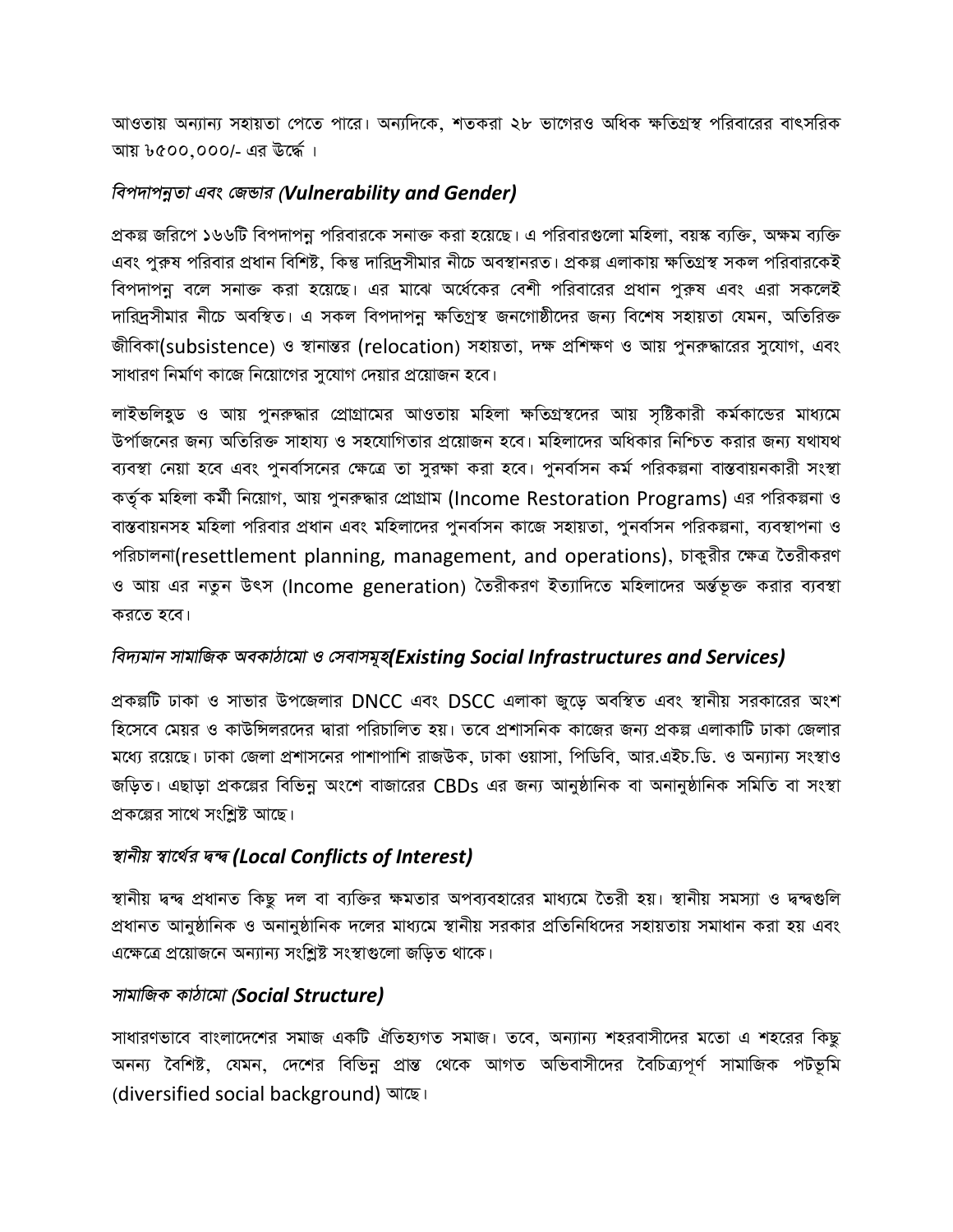প্রকল্পের দ্বারা সামাজিক সংস্থা বা সম্পদ হিসেবে সনাক্তকৃত ২৪টি কমন প্রপার্টি রিসোর্স (Common Property Resources, CPRs) ক্ষতিগ্রস্থ হবে। সিপিআর-গুলোর মধ্যে মসজিদ, মাদ্রাসা, স্কুল/কলেজ, মাজার, অফিস ইত্যাদি রয়েছে। স্থানীয় সিদ্ধান্ত গ্রহণের ক্ষেত্রে স্থানীয় অভিজাত ব্যক্তিবর্গ, জনপ্রতিনিধিগণ ও অন্যান্য রাজনৈতিক নেতৃবৃন্দের প্রভাব রয়েছে।

# সুবিধা ও ক্ষতির অসামঞ্জস্যপূর্ণ বিতরণ (Misdistribution of Benefits and Damages)

এমআরটি লাইনের সুবিধাগুলো সকলের জন্য সমানভাবে প্রযোজ্য (distributed) হবে না। স্টেশনের কাছাকাছি এলাকার জনগণ নিশ্চিতভাবেই বেশী উপকৃত হবে। তবে, সম্পদ ও জীবিকার ক্ষতির বোঝা ক্ষতিগ্রস্থদেরকেই বহন করতে হবে। এটা অনুমান করা হচ্ছে যে, ক্ষতিগ্রস্থ কিন্তু আর্থিকভাবে সচ্ছুল ব্যক্তিবর্গ প্রাপ্ত ক্ষতিপূরণ ও প্রকল্পের অবকাঠামোর অবস্থানগত সুবিধাকে ব্যবহার করে ক্ষতির পুনরুদ্ধার (recover theirdamages) করতে সক্ষম হবে। কিন্তু দুর্বল এবং প্রান্তিক জনগোষ্ঠীকে তাদের ক্ষতি পুনরুদ্ধার করতে সংগ্রাম করতে হবে।

## সাংস্কৃতিক ঐতিহ্য (Cultural Heritage)

প্রকল্পের রাইট অফ ওয়ে (RoW) প্রধানত শহরের সড়ক নেটওয়ার্কের মধ্যে দিয়ে গিয়েছে। এটা লক্ষণীয় যে, সাংস্কৃতিক ঐতিহ্য সম্পর্কিত কোনও অবকাঠামো প্রকল্প এলাকায় অনুপস্থিত।

#### সংক্রামক রোগ (Infectious Diseases)

শহরবাসী হিসেবে রাজধানী ঢাকার জনগণ সংক্রামক ব্যাধি যেমন, এইচআইভি/এইডস্ এবং তার পরিণতি সম্পর্কে সচেতন। তবে, প্রকল্প এলাকায় কোনও এইচআইভি/এইডস্ রোগী পাওয়া যায়নি। প্রকল্পের নির্মাণকালীন সময়ে প্রচুর সংখ্যক পুরুষ শ্রমিকের অভিবাসনের কারণে স্থানীয় জনগোষ্ঠীকে এইচআইভি/এইডস এর বিরুদ্ধে সর্তকতামূলক ব্যবস্থা গ্রহণের জন্য প্রস্তুত থাকতে হবে। স্থানীয় জনগণের মধ্যে এই বিষয়ে এবং অন্যান্য সংবেদনশীল সামাজিক সমস্যার বিষয়ে জনসচেতনতা বৃদ্ধির জন্য কাজ করা আর্ন্তজাতিক বেসরকারী সংস্থার দায়িত্বের অংশ।

#### শিশুদের অধিকার (Children's Rights)

সরকারের প্রচার ও এনজিও-দের কার্যক্রমের কারণে শহরের বিভিনু এলাকার জনগণ শিশু অধিকার সম্পর্কে সচেতন। তবে, অনেক এলাকায় কিছু নৈমিত্তিক শিশু শ্ৰমিক পাওয়া যায়।

# কর্মস্থলের অবস্থা (Working condition)

প্ৰকল্পের কারণে ছোট ছোট বাণিজ্যিক কেন্দ্র সহ অনেক ব্যবসায়িক ও বাণিজ্যিক উদ্যোগ বা অবকাঠামো ক্ষতিগ্রস্ত হবে, যেখানে অনেক মানুষ কাজ করে জীবিকা নির্বাহ করে। প্রকল্পের এলাকার আশেপাশে কিছু ছোট শিল্প কারখানা আছে। এইসব শিল্প-কারখানায় পেশাগত নিরাপত্তা ব্যবস্থা কঠোরভাবে পালন করা হয় না। তবে, প্রকল্প এলাকার গার্মেন্টস কারখানার পেশাগত নিরাপত্তা বিষয়গুলোতে বিদেশী ক্রেতাদের চাহিদার কারণে কিছুটা আর্ন্তজাতিক মান অনুসার করা হয়।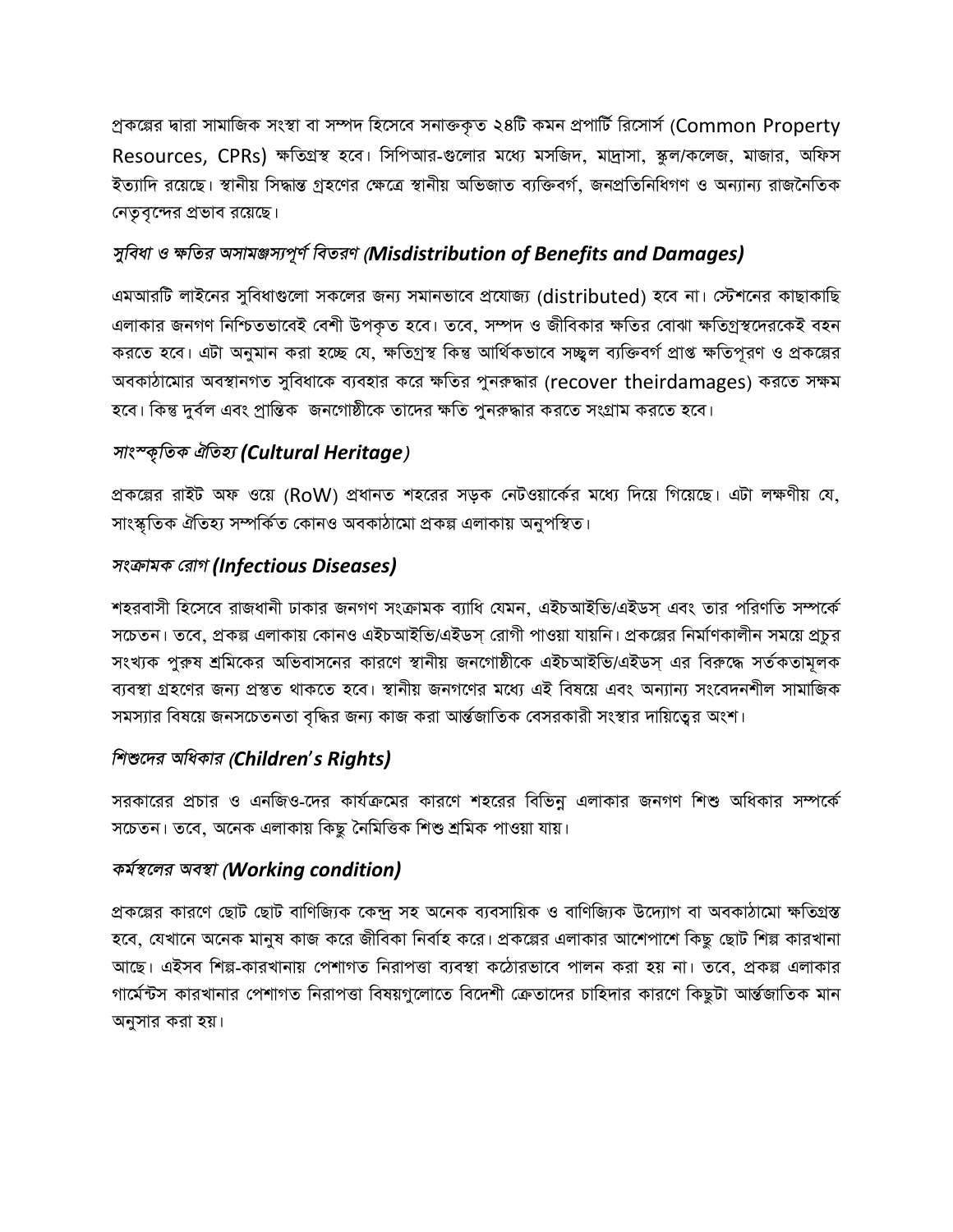# ক্ষতিপুরণ এবং স্বভাধিকারবৃত্তি (Compensation and Entitlements)

ক্ষতিগ্রস্থ ব্যক্তিদের হারানো সম্পত্তির বিপরীতে আইন (CCL) ও ডিএমটিসি হতে প্রদত্ত পুনর্বাসন অনুদানের (resettlement grants from DMTC) মাধ্যমে ডিসি কর্তৃক আর্থিক ক্ষতিপূরণ দেয়া হবে। ক্ষতিপূরণগুলো বিভিন্ন ভাতা, যেমন, (১) ভূমির প্রতিস্থাপন মূল্য, (২) কাঠামো ও বৃক্ষাদির প্রতিস্থাপন মূল্য, এবং (৩) প্রয়োজন অনুযায়ী অন্যান্য পুনর্বাসন সহায়তা (যেমন, কাঠামো হস্তান্তর অনুদান, ব্যবসা পুনরুদ্ধার অনুদান, ফসলাদি, চাষযোগ্য জমির সুবিধাদি, স্থানচ্যুতি (dislocation) এর কারণে আয়ের ক্ষতি) ইত্যাদির উপর ভিত্তি করে দেয়া হবে। মহিলা পরিবার - প্রধান বিশিষ্ট এবং অন্যান্য বিপদাপনু পরিবারসমূহের জীবিকার উনুয়ন,তা সম্ভব না হলে কমপক্ষে পুনরুদ্ধার, এর জন্য অতিরিক্ত আর্থিক সহায়তার জন্য উপযুক্ত হবে। ক্ষতিপূরণ ও স্বত্তাধিকারবৃত্তি (Compensation and entitlements) বিভিনু প্রভাব ও ক্ষতির উপর ভিত্তি করে সনাক্তকরা হয়েছে যা অন্যান্য অনুমোদনপ্রাপ্ত প্রকল্পের অনুরূপ। এগুলো সারণী-২ এ উপস্থাপন করা হয়েছে: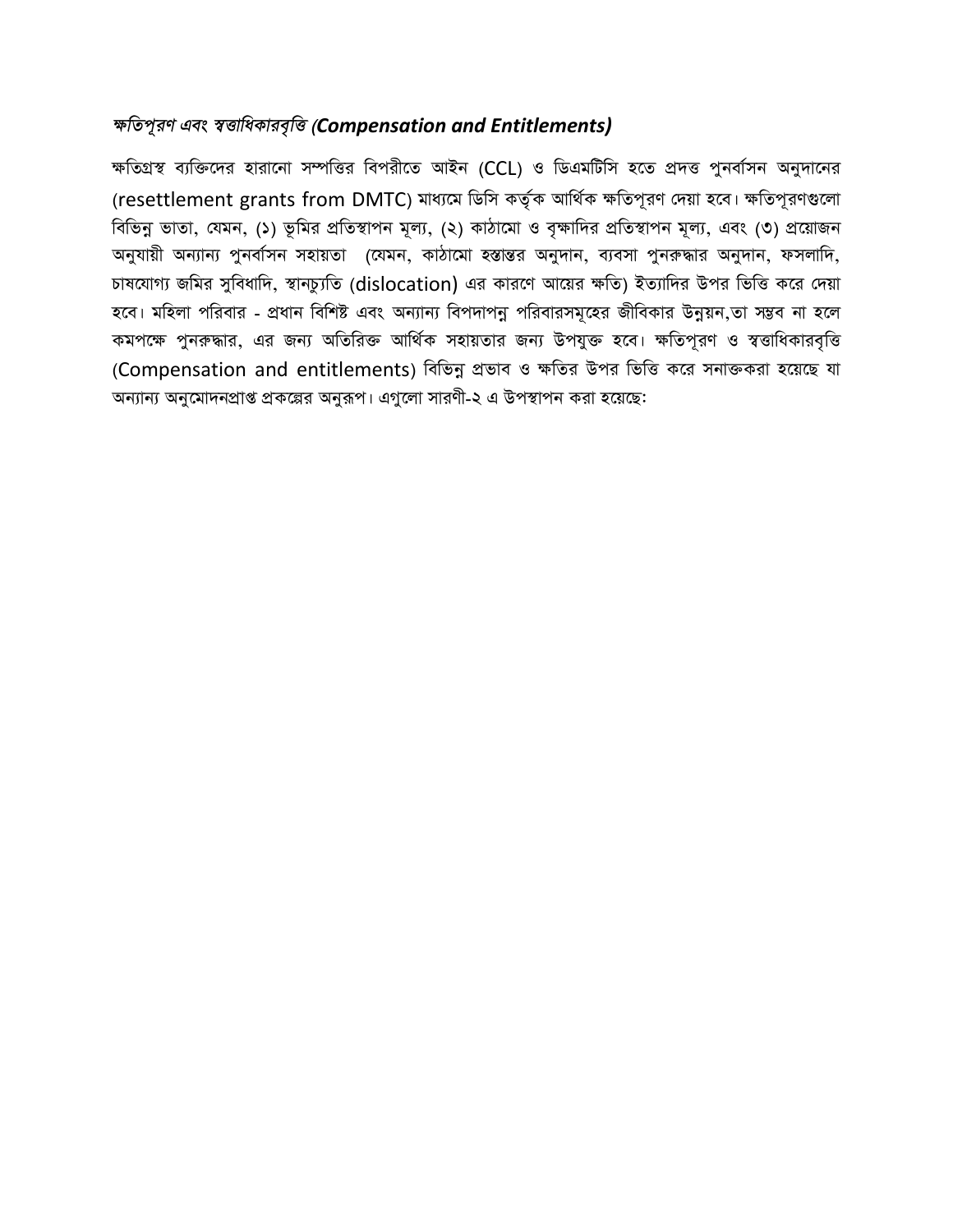| ক্ৰম<br>নং            | ক্ষতির ধরণ                                                             | অধিকারী ব্যক্তি<br>(সুবিধাভোগী) | স্বভাধিকারবৃত্তিEntitlement<br>(Compensation<br>Package)                                                                                                                                                                                                                                                                                                                     | বাস্তবায়নের বিষয়/নির্দেশিকা                                                                                                                                                                                                                                                                                                                                                                                                                                                                                |
|-----------------------|------------------------------------------------------------------------|---------------------------------|------------------------------------------------------------------------------------------------------------------------------------------------------------------------------------------------------------------------------------------------------------------------------------------------------------------------------------------------------------------------------|--------------------------------------------------------------------------------------------------------------------------------------------------------------------------------------------------------------------------------------------------------------------------------------------------------------------------------------------------------------------------------------------------------------------------------------------------------------------------------------------------------------|
| $\blacktriangleright$ | বাস্কুভিটা, বাণিজ্যিক, কৃষি ভূমি,<br>পুকুর, নীচু জলাশয় এবং ফলের বাগান | জমির আইনগত মালিক(গণ)            | ১. পিভিএসি<br>(PVAC)<br>কর্তৃক নির্ধারিত জমির<br>প্ৰতিস্থাপন<br>মূল্য<br>(আইনগত<br>(CCL)<br>আৰ্থিক ক্ষতিপূরণ এবং<br>জমির বর্তমান মূল্যের<br>জন্য অতিরিক্ত অনুদান<br>এবং জমির সিএমপি এর<br>জন্য স্ট্যাম্প ডিউটি ও<br>নিবন্ধন<br>খরচ<br>$^{\circ}$<br>$33.0\%$ )<br>২. জমিতে<br>অবস্থানরত<br>ফসলাদির জন্য প্রকৃত<br>মালিক/চাষীদের<br>পিভিএসি<br>কৰ্তৃক<br>নিৰ্ধারিত ক্ষতিপূরণ। | ১. যৌথ<br>শ্ৰতিপাদন<br>(Verification)<br>জরিপের (JVS)মাধ্যমে<br>জমির<br>পরিমান<br>ଓ<br>গুণগত মান মূল্যায়ন।<br>২. ভূমি<br>বাজার<br>মূল্য<br>জরিপের মাধ্যমে জমির<br>বাজার মূল্য মূল্যায়ন।<br>৩. আইনানুগ<br>(CCL)<br>আৰ্থিক<br>ক্ষতিপূরণ<br>মূল্যায়ন।<br>৪. ক্ষতিগ্ৰস্থ<br>ব্যক্তিদের<br>উপাধী<br>(title)<br>হালনাগাদকরণ।<br>৫. আইনানুগ<br>(CCL)<br>আৰ্থিক<br>ক্ষতিপূরণ<br>প্ৰদান।<br>৬. ক্ষতিগ্রস্থব্যক্তিদের<br>প্ৰদেয় অৰ্থ সৰ্ম্পকিত<br>এনটাইটেলমেন্ট<br>ও<br>কাৰ্যপ্ৰণালী<br>সম্বন্ধে<br>অবহিত করা হবে। |

সারণী-২: ক্ষতিপূরণ ও প্রাপ্তিযোগ্যতার সারণি (Compensation and Entitlement Matrix)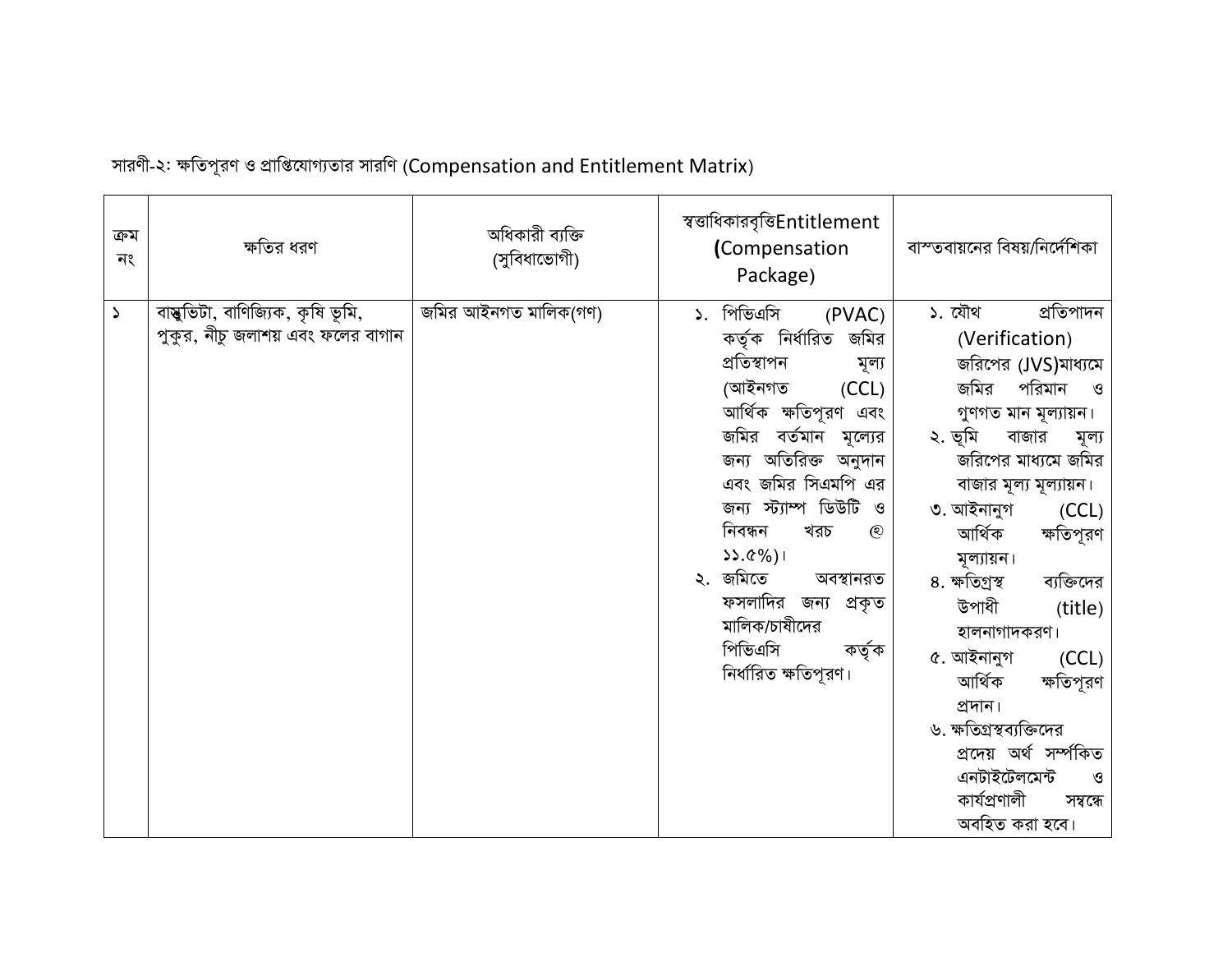|   |                                                                                                                   |                                                                                                                     |                                                                                                                                                                                    | ৭. ডিসি-এর CCL ভিত্তিতে<br>জমির<br>প্ৰতিস্থাপন<br>মূল্যের জন্য অতিরিক্ত<br>আৰ্থিক অনুদান প্ৰদান<br>করা হবে।<br>৮. ক্ষতিগ্ৰস্থ<br>ব্যক্তি<br>কর্তৃকবিকল্প জমি ক্রয়<br>সহজতর করার জন্য                                                                                                            |
|---|-------------------------------------------------------------------------------------------------------------------|---------------------------------------------------------------------------------------------------------------------|------------------------------------------------------------------------------------------------------------------------------------------------------------------------------------|--------------------------------------------------------------------------------------------------------------------------------------------------------------------------------------------------------------------------------------------------------------------------------------------------|
|   |                                                                                                                   |                                                                                                                     |                                                                                                                                                                                    | জমির বর্তমান বাজার<br>মূল্যের<br>সাথে<br>সিএমপি(CMP)-এর<br>জন্য স্ট্যাম্প ডিউটি ও<br>নিবন্ধন<br>খরচ<br>$^{\circ}$<br>33.0%<br>যোগ<br>করা<br>হবে।                                                                                                                                                 |
| ২ | মালিক/চাষী/ভাড়াটে/বৰ্গাচাষী(shared<br>cropper) এর চাষযোগ্য জমিতে<br>প্রবেশাধীকার<br>হারানো<br>(losing<br>access) | বৰ্গাচাষী<br>/আইনগত<br>ভাড়াটে/<br>মালিক/উৎপাদনকারী/সামাজিকভাবে<br>পরিচিত মালিক/ইজারাদার/জমিতে<br>অননুমোদিত বাসকারী | ১. জমিতে<br>অবস্থানরত<br>ফসলাদির জন্য প্রকৃত<br>মালিক/চাষী / বর্গাচাষীবা<br>ইজারাদারদের পিভিএসি<br>কৰ্তৃক<br>(PVAC)<br>নিৰ্ধারিত ক্ষতিপূরণ।<br>২. মালিক/উৎপাদনকারী<br>ফসলাদি পাবে। | ১. JVSকৰ্তৃক<br>সকল<br>ব্যক্তিকে<br>ভাড়াটে<br>বাবর্গাচাষী<br>হিসেবে<br>সনাক্ত<br>২. ভূমির অধিগ্রহণ করার<br>পর অনুদান প্রদান<br>করতে হবে এবং<br>আইনগত/সামাজিকভা<br>ব পরিচিত মালিক<br>কর্তৃক প্রাপ্তির<br>সাক্ষ্যদানের<br>(certification of<br>receipt) পর<br>আইনগত/সামাজিকভা<br>ব পরিচিত মালিককে |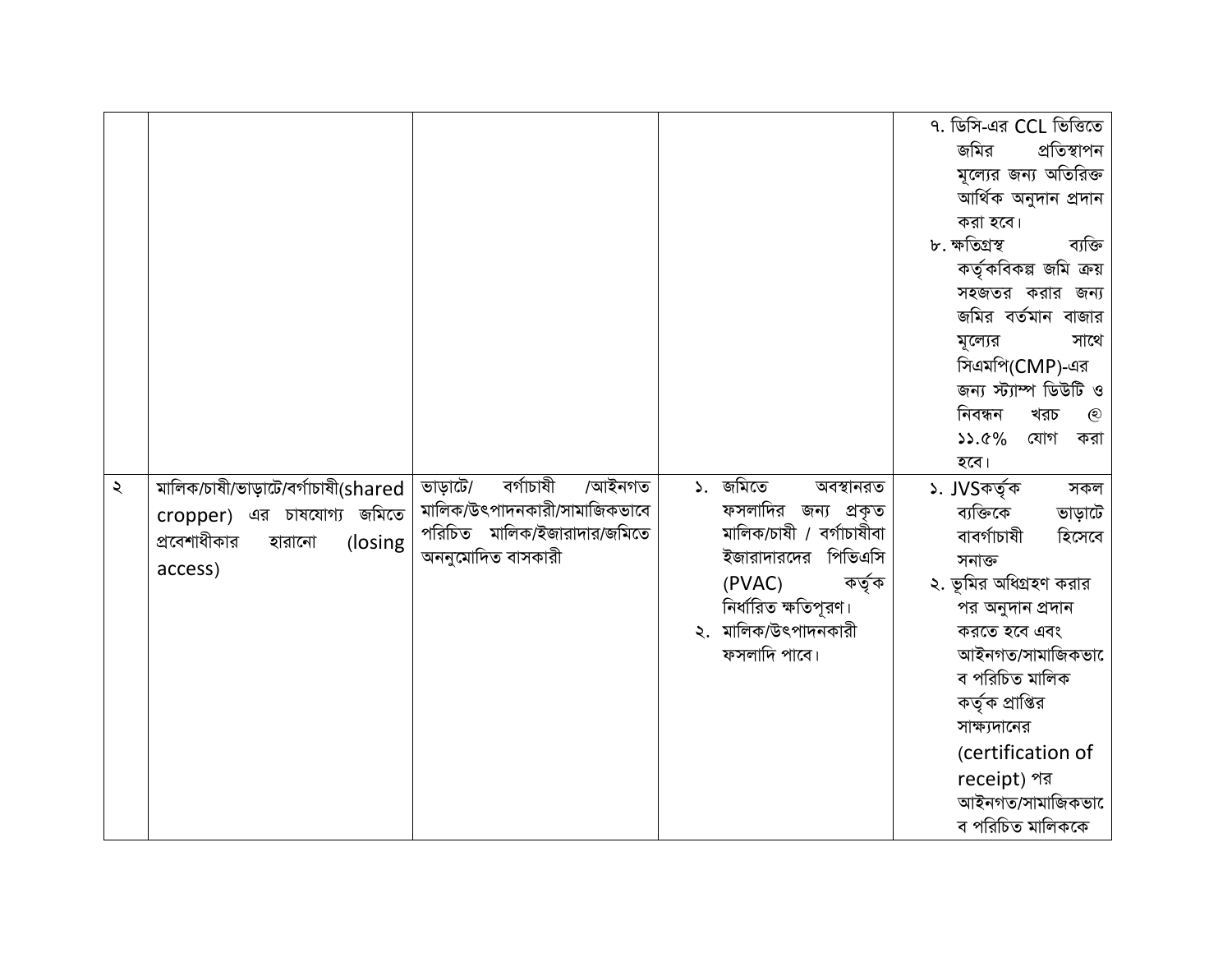|             |                       |                             |                               | জমির জন্য CCLপ্রদান       |
|-------------|-----------------------|-----------------------------|-------------------------------|---------------------------|
|             |                       |                             |                               | করা হবে।                  |
|             |                       |                             |                               | ৩. ব্যক্তি মালিকানাধীন    |
|             |                       |                             |                               | জমিতে নিজেই ফসল           |
|             |                       |                             |                               | চাষ করলে পিভিএসি          |
|             |                       |                             |                               | কর্তৃক সুপারিশক্রমে       |
|             |                       |                             |                               | ফসল ক্ষতিপূরণের           |
|             |                       |                             |                               | (Crop                     |
|             |                       |                             |                               | compensation)             |
|             |                       |                             |                               | বর্তমান বাজার মূল্য       |
|             |                       |                             |                               | হিসেবে অতিরিক্ত           |
|             |                       |                             |                               | অনুদান প্ৰদান।            |
|             |                       |                             |                               | ৪. ব্যক্তিমালিকানাধীন জমি |
|             |                       |                             |                               | বা সামাজিকভাবে            |
|             |                       |                             |                               | পরিচিত মালিকানার          |
|             |                       |                             |                               | ক্ষেত্রে বর্গাচাষের       |
|             |                       |                             |                               | নিৰ্দেশিকা অনুযায়ী       |
|             |                       |                             |                               | মালিক ও বর্গাচাষীর        |
|             |                       |                             |                               | মধ্যে ফসলাদি ও ফসল        |
|             |                       |                             |                               | ক্ষতিপূরণের (Crop         |
|             |                       |                             |                               | compensation)             |
|             |                       |                             |                               | ভাগ করা হবে।              |
|             |                       |                             |                               | ৫. বর্গাচাষের মৌখিক       |
|             |                       |                             |                               | চুক্তির ক্ষেত্রে কোনও     |
|             |                       |                             |                               | বির্তকের সম্মুখীন হলে     |
|             |                       |                             |                               | নিৰ্বাচিত প্ৰতিনিধির      |
|             |                       |                             |                               | সাক্ষ্য আইনগত পত্ৰ        |
|             |                       |                             |                               | বলে গণ্য হবে।             |
| $\mathbf b$ | ভাড়াজনিত আয়ের ক্ষতি | JVS কৰ্তৃক নথিভুক্ত ভাড়াটে | ভাড়া থেকে আয়ের সমতুল্য তিন  | ১. JVS কৰ্তৃক নথিভুক্ত    |
|             |                       |                             | মাসের জন্য প্রতি কাঠামোর জন্য |                           |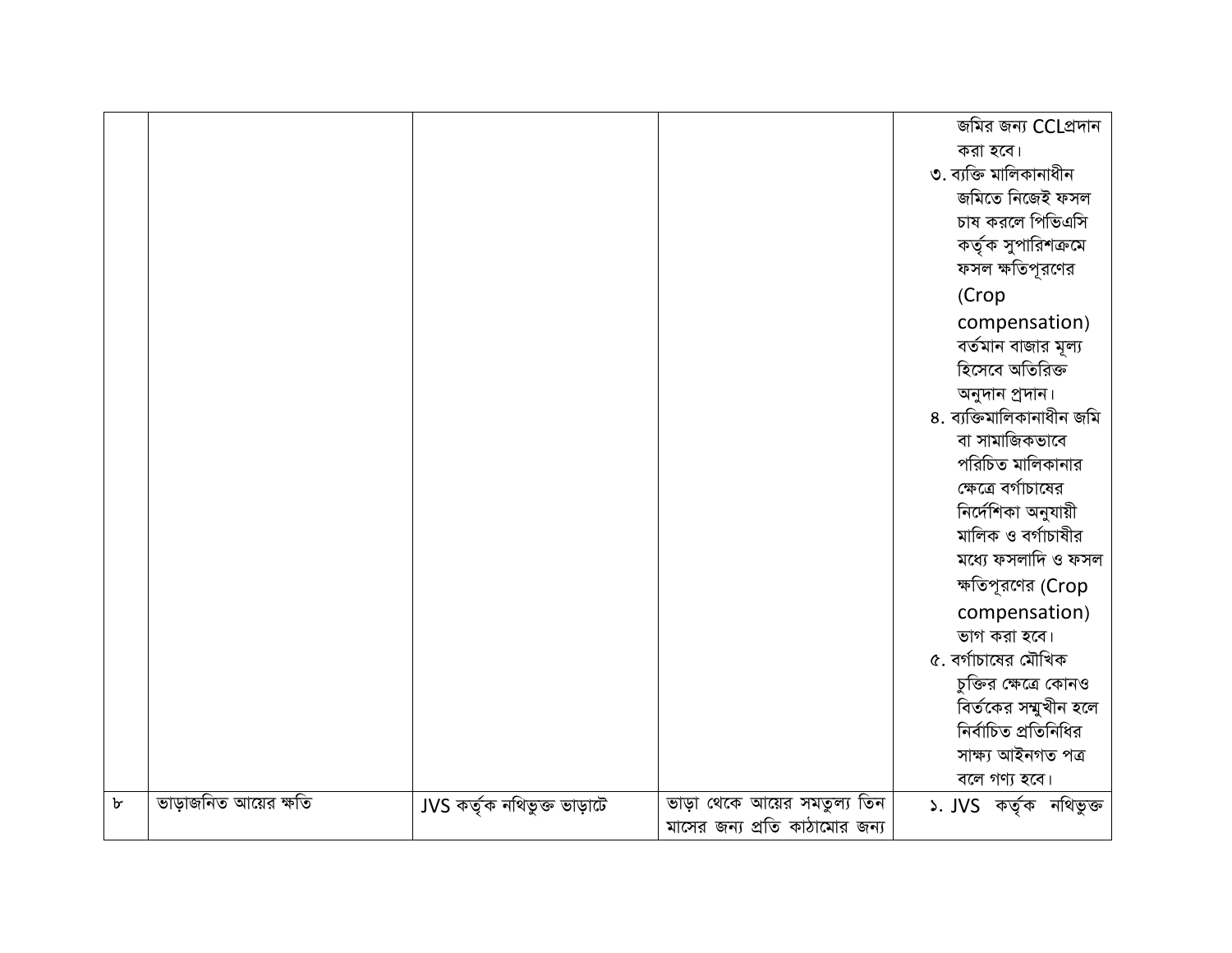|               |                                | স্থাপনা (আবাসিক, বাণিজ্যিক) এর  | নিম্মোক্ত হারে ট্রানজিট<br>ভাতা                | ব্যক্তিগণ                   |
|---------------|--------------------------------|---------------------------------|------------------------------------------------|-----------------------------|
|               |                                | মালিকগণ                         | প্ৰদেয় হবে:                                   | ২. প্রকল্প<br>এলাকা<br>হতে  |
|               |                                |                                 | কাঠামোর<br>১. কাঁচা<br>জন্য                    | স্থানান্তরের                |
|               |                                |                                 | প্ৰতি মাসে ৮৫০০০/-                             | (relocation)<br>পর          |
|               |                                |                                 | ২. সেমি-পাকা (অথবা ৫০০                         | আৰ্থিক<br>অনুদান            |
|               |                                |                                 | বর্গফুটের<br>নীচে<br>পাকা)                     | প্ৰদান।                     |
|               |                                |                                 | কাঠামোর<br>প্ৰতি<br>জন্য                       |                             |
|               |                                |                                 | মাসে ৮১০,০০০/-                                 |                             |
|               |                                |                                 | কাঠামো<br>৩. পাকা                              |                             |
|               |                                |                                 | এ্যাপার্টমেন্ট<br>(600)                        |                             |
|               |                                |                                 | বৰ্গফুট ও ঊৰ্দ্ধে)<br>প্ৰতি                    |                             |
|               |                                |                                 | মাসে ৮১৫,০০০/-                                 |                             |
| ৯             | এলাকা হতে অপসারণের কারণে আয়   | যৌথ প্ৰতিপাদন কমিটি (Joint      | ক্ষতিগ্ৰস্থ কৰ্মী/<br>মজুরী<br>$\mathcal{L}$ . | ১. JVS কৰ্তৃক নথিভুক্ত      |
|               | ও কর্মক্ষম দিনের ক্ষতি         | Verification                    | উপার্জনকারীদের<br>8¢                           | ব্যক্তিগণ                   |
|               |                                | Committee, JVC) কৰ্তৃক          | প্ৰতি<br>দিনের<br>সমতুল্য                      | ২. দখল/মালিকানা             |
|               |                                | সনাক্তকৃত কৰ্মীগণ               | দিনের<br>জন্য<br>অদক্ষ                         | নেওয়ার সময় আর্থিক         |
|               |                                |                                 | শ্রমিকের ক্ষেত্রে মজুরী $\circledcirc$         | অনুদান প্রদান করতে          |
|               |                                |                                 | $6800/-$<br>এবং<br>দক্ষ                        | হবে।                        |
|               |                                |                                 | প্ৰতি<br>শ্রমিকের<br>ক্ষেত্ৰে                  | ৩. প্রকল্পের সিভিল ওয়ার্কে |
|               |                                |                                 | দিনের জন্য @ ৮৬০০/-                            | আবশ্যিক অংশগ্ৰহণ।           |
|               |                                |                                 | আৰ্থিক অনুদান প্ৰদান                           | ৪. আয়ের উৎস সৃষ্টিকারী     |
|               |                                |                                 | করা হবে।                                       | কৰ্মকান্ডে (income          |
|               |                                |                                 | যদি<br>পাওয়া<br>যায়,<br>২.                   | generating                  |
|               |                                |                                 | নিৰ্মাণ<br>কাজে<br>প্রকল্পের                   | activities) প্ৰশিক্ষণ       |
|               |                                |                                 | চাকরীর<br>পছন্দসই                              |                             |
|               |                                |                                 | ব্যবস্থা।                                      |                             |
| $\mathcal{L}$ | দরিদ্র এবং বিপদাপনু পরিবারসমূহ | JVC কৰ্তৃক সনাক্তকৃত দরিদ্র এবং | ১. ক্ষতিগ্ৰস্থ মহিলা পরিবার-                   | ১. বিপদাপনু<br>পরিবার       |
|               |                                | বিপদাপনু পরিবারসমূহ             | বিশিষ্ট<br>প্ৰধান<br>এবং                       | সনাক্তকরণ                   |
|               |                                |                                 | বিপদাপনু<br>অন্যান্য                           | ২. বিপদাপনু                 |
|               |                                |                                 | পরিবারসমূহকে অতিরিক্ত                          | পরিবারসমূহের<br>জন্য        |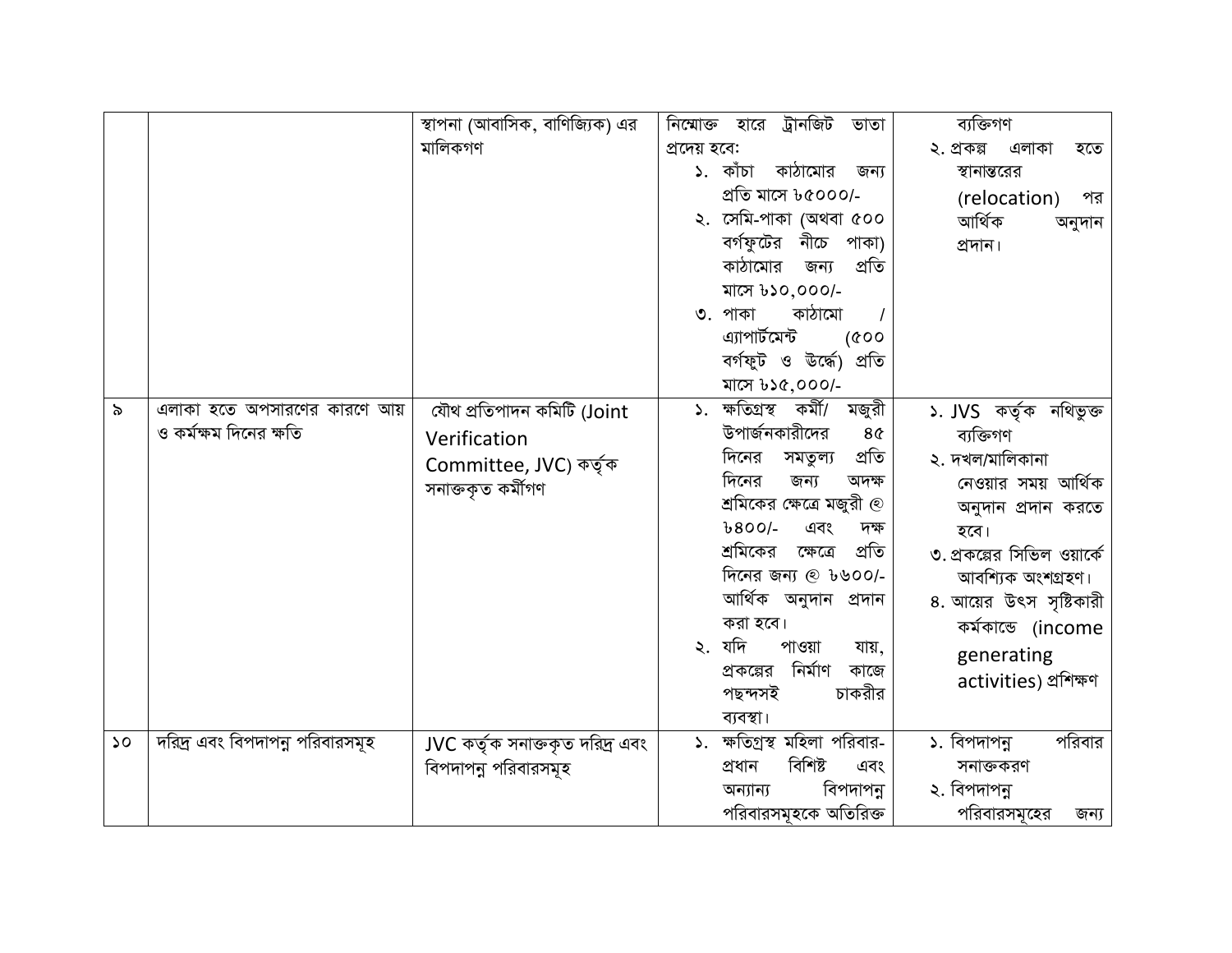|               |                                               |                                         | আৰ্থিক<br>$60,000/-$<br>অনুদান<br>২. ক্ষতিগ্ৰস্থ/ক্ষতিগ্ৰন্থ<br>পরিবার<br>কৰ্তৃক<br>মনোনীতদের জন্য IGA<br>প্ৰশিক্ষণ                                                                                                                                                                                                                                                                                                                      | পুনরুদ্ধার<br>আয়<br>পরিকল্পনা<br>৩. আয়ের উৎস সৃষ্টিকারী<br>কৰ্মকান্ডে (income<br>generating<br>activities) প্ৰশিক্ষণ                                                                                                                                                                                                                                                                                                                                                                                           |
|---------------|-----------------------------------------------|-----------------------------------------|------------------------------------------------------------------------------------------------------------------------------------------------------------------------------------------------------------------------------------------------------------------------------------------------------------------------------------------------------------------------------------------------------------------------------------------|------------------------------------------------------------------------------------------------------------------------------------------------------------------------------------------------------------------------------------------------------------------------------------------------------------------------------------------------------------------------------------------------------------------------------------------------------------------------------------------------------------------|
| $\mathcal{L}$ | নিৰ্মাণকালীন সময়ে সাময়িক প্ৰভাব<br>(impact) | ব্যক্তি/স্থানীয়<br>জনগোষ্ঠী(Community) | s. borrow<br>materialsএর সংগ্রহ<br>ও পরিবহণ এবং অন্যান্য<br>যন্ত্রাদির<br>ব্যবহারের<br>কারণে কাঠামো বা ভূমির<br>উপর প্রভাবজনিত যে<br>খরচ ঠিকাদার<br>কোনও<br>বহন করবে।<br>২. প্ৰস্তাবিত<br>RoWএর<br>বাইরে যে কোনও জমি<br>অস্থায়ীভিত্তিতে ব্যবহারের<br>জন্য জমির মালিক ও<br>ঠিকাদারের<br>লিখিত<br>অনুমোদন লাগবে।<br>৩. জমি পূর্বের ন্যায়<br>ৰা<br>পূর্বের<br>চেয়ে<br>ভালো<br>অবস্থায় পুনর্বাসন<br>করে<br>মালিককে ফেরত<br>দেয়া<br>হবে। | ১. নির্মাণ কাজ শুরু করার<br>আগে স্থানীয় জনগণের<br>সাথে বায়ু দূষণ, শব্দ<br>দূষণ,<br>$\mathcal{O}$<br>অন্যান্য<br>পরিবেশগত<br>প্ৰভাব<br>বিষয়ে আলোচনা করা<br>উচিত হবে।<br>২. ক্যাম্পে<br>অবস্থানরত<br>শ্রমিকদের<br>নিৰ্মাণকালীন<br>সময়ে<br>নিরাপত্তা<br>ব্যবস্থা,<br>নিরাপত্তা,<br>স্বাস্থ্যগত<br>যৌনবাহিত<br>রোগ<br>ইত্যাদি<br>সম্পৰ্কে<br>সচেতন<br>হবে।<br>করা<br>ঠিকাদার নির্মাণ সাইটে<br>প্ৰাথমিক<br>চিকিৎসার<br>বাক্সসহ<br>অন্যান্য<br>নিরাপত্তামূলক<br>ব্যবস্থা<br>থাকা<br>যেমন<br>কন্ডম<br>নিশ্চিত করবে। |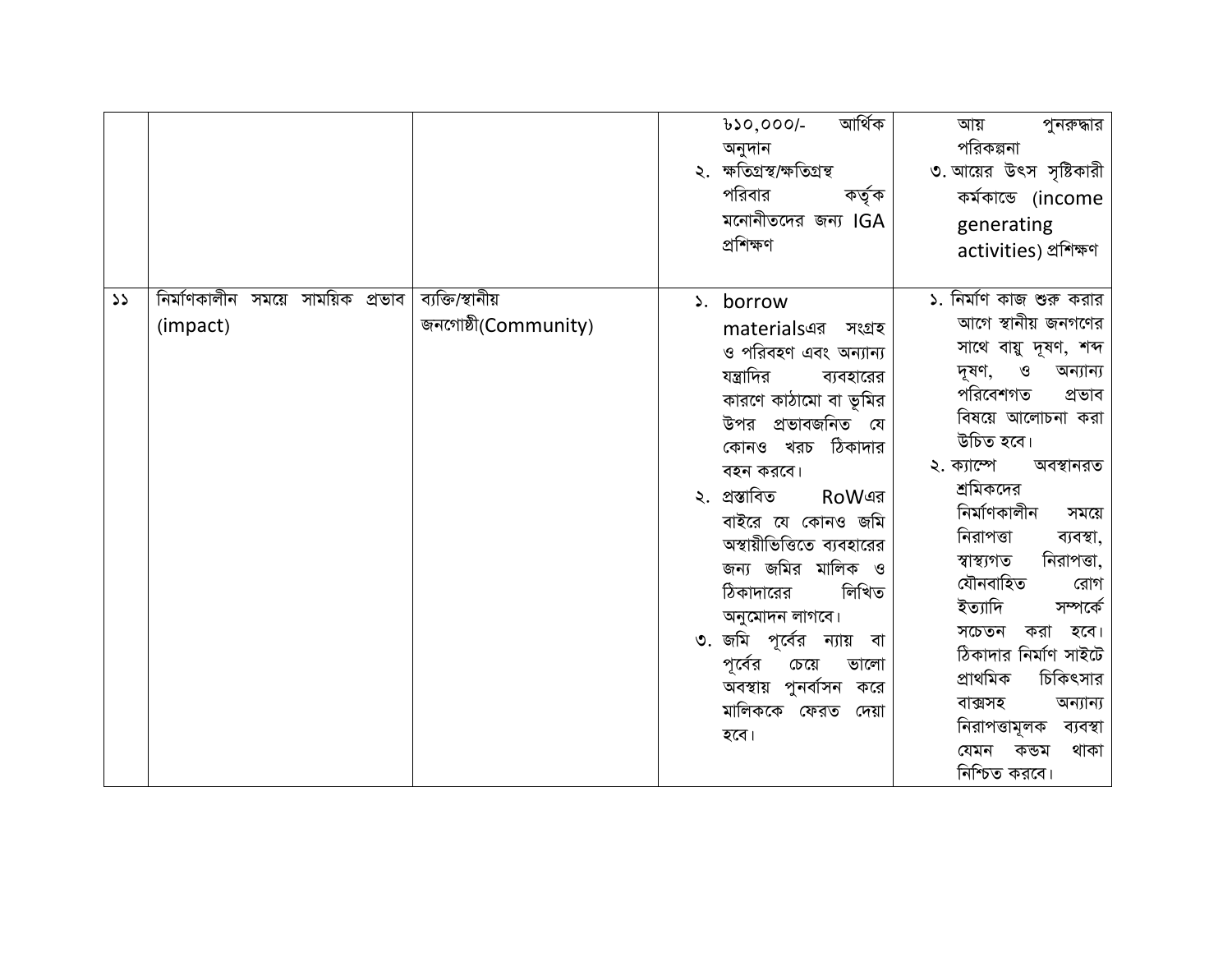#### খরচ প্রাক্কালন এবং বাজেট (Cost Estimate and Budget)

পুনর্বাসন কর্ম পরিকল্পনাবাস্তবায়নের জন্য মোট প্রাক্কালিত খরচের মধ্যে ভূমির ক্ষতিপূরণ, কাঠামো, বৃক্ষাদি, ট্রানজিশন(transition) ভাতা, স্থানান্তর সহায়তা, মজুরী আয়ের ক্ষতি, ইত্যাদি রয়েছে। প্রশিক্ষণ ও আর্থিক অনুদান এবং পুনর্বাসন কর্ম পরিকল্পনাবাস্তবায়নকারী সংস্থার সেবা খরচ (Service Charge) -সহ সকল পুনর্বাসন খরচ বাংলাদেশ সরকারের সম্মতিপ্রাপ্ত অর্থনৈতিক পরিকল্পনার ভিত্তিতে EA (DMTC)বহন করবে। বর্তমান বাজার মূল্য হিসেবে সর্বমোট প্রাক্কালিত খরচ ৮১৯,০৩৮,৬৭৭,৩৯৬/- যা সারণী-৩ এ দেখানো হয়েছে:

| ক্ষতির ধরণ                           | একক       | পরিমান  | হার (টাকা)                 | মোট টাকা       |
|--------------------------------------|-----------|---------|----------------------------|----------------|
| ভূমির ধরণ                            |           |         |                            |                |
| কৃষি ও ভিটা                          | হেক্টর    | ২১.৯৯৫  | ৫২৪,২৭০,০০০                | 33,003,03b,00  |
| অন্যান্য                             | হেক্টর    | ১.৫৭২১৮ | ১,১৭৭,৬৬৬,৬৭৯              | 5,665,608,000  |
| ভূমি অধিগ্রহণের জন্য উপ-মোট          |           | ২৩.৫৭   |                            | ১৩,৩৮২,৮২২,৬৫০ |
| স্ট্যাম্প ডিউটি ও নিবন্ধন ফী         |           |         |                            | 3,605,028,000  |
| মূল কাঠামো (আবাসিক ও<br>বাণিজ্যিক)   |           |         |                            |                |
| খড়ের                                | বর্গমিটার | 0.50    | $\lambda$ , ৩৯৮.৮০         | 5,005          |
| কাঁচা                                | বর্গমিটার | 0,682   | ২,৩৯৯.৪৮                   | $b,2$ >b,b02   |
| সেমি-পাকা                            | বর্গমিটার | 8,339   | b, 696.00                  | 80,696,290     |
| পাকা                                 | বর্গমিটার | 9,990   | $\frac{1}{6}, \frac{1}{6}$ | 560,908,699    |
| টিন                                  | বর্গমিটার | ৯৭৮     | ২,৮৭২.৯২                   | ২,৮০৯,৭১৬      |
| তেরপল                                | বর্গমিটার | ২২৮     | 89.55                      | ২১৫,৮৮৯        |
| মূল কাঠামোর জন্য উপ-মোট              |           | ১৭,৯৩১  |                            | ২০৯,৮৫৮,৫৫৮    |
| সেকেভারি কাঠামো                      |           |         |                            |                |
| পায়খানা (পাকা)                      | নং        | ৩       | 86689                      | ১৩৭,৫৩৮        |
| পায়খানা (স্ল্যাব)                   | নং        |         | $cc$ ৯১                    |                |
| পায়খানা (কাঁচা)                     |           |         | ৩৩৩২                       |                |
| নলকূপ                                |           |         | 00288                      |                |
| সীমানা প্রাচীর (পাকা ও টিন)          | আর এম     | 558     | ১৬৯৬                       | 550,088        |
| সেকেন্ডারি কাঠামো-এর জন্য উপ-<br>মোট |           |         |                            | 000, b62       |

সারণী-৩: সূচক প্রাক্কালিত খরচের সারাংশ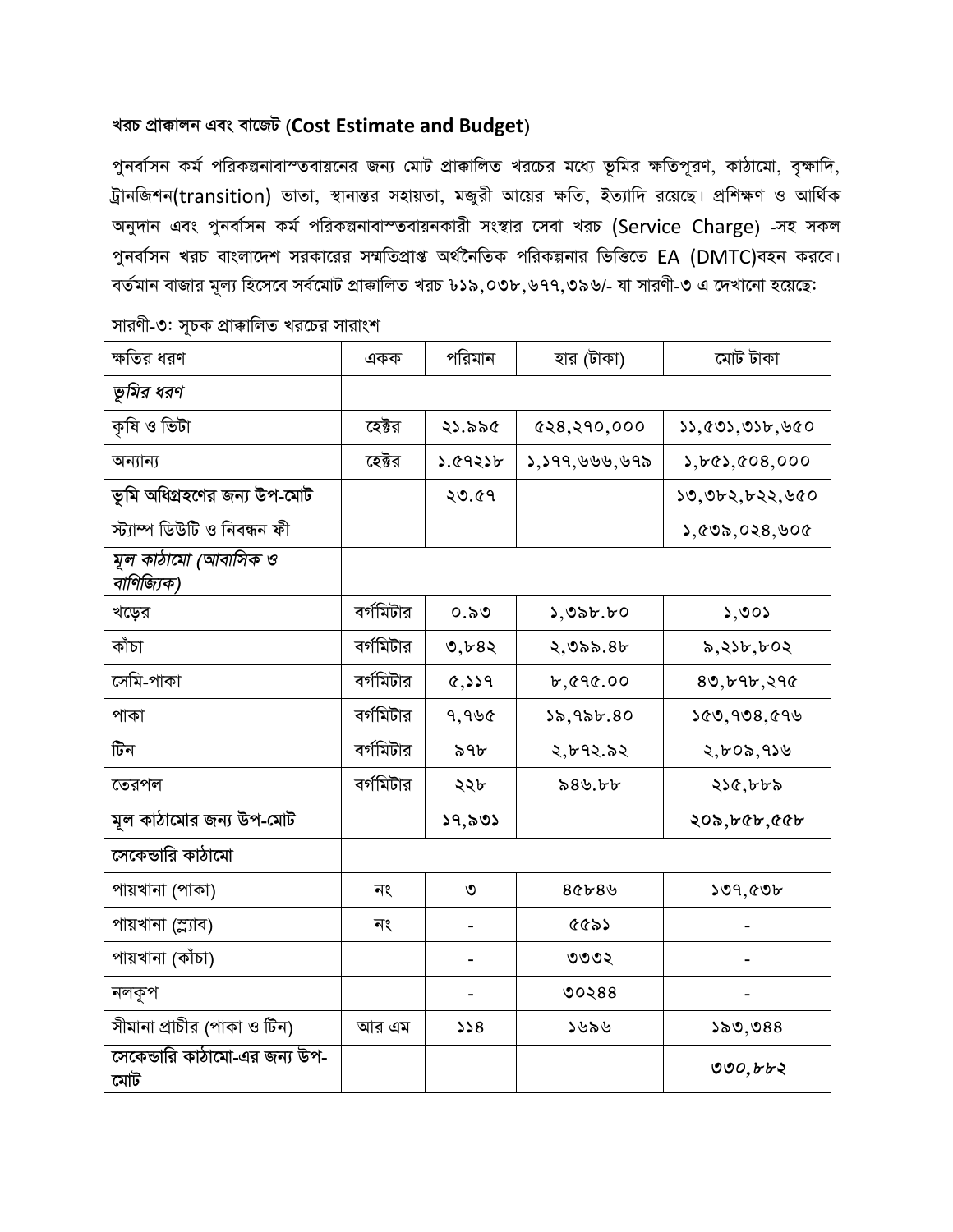| বৃক্ষাদি (গড় হার এর ভিত্তিতে)                                                                                                                                                                                                 |        |            |            |                 |
|--------------------------------------------------------------------------------------------------------------------------------------------------------------------------------------------------------------------------------|--------|------------|------------|-----------------|
| বড়                                                                                                                                                                                                                            |        | 339        | b,992.69   | $\delta b$ 0000 |
| মাঝারী                                                                                                                                                                                                                         |        | ৩১         | 0,000.82   | ১৯০৭০০          |
| ঢ়োট                                                                                                                                                                                                                           |        | ৯৯         | 2,580.80   | ২১২২০০          |
| চারাগাছ                                                                                                                                                                                                                        |        | ৬          | \$8,500.00 | ৮৫২০২           |
| বাঁশ                                                                                                                                                                                                                           |        | $\circ$    |            | O               |
| কলা                                                                                                                                                                                                                            |        | ۹۹         | ১৫৩.২৫     | 55b00           |
| বৃক্ষাদির জন্য উপ-মোট                                                                                                                                                                                                          |        | ৩২৬        |            | 3,895,502       |
| পুনর্বাসন সুবিধা                                                                                                                                                                                                               |        |            |            |                 |
| ফসল ক্ষতিপূরণ (৮০%<br>কৃষি/অন্যান্য @৮৪০০/- ডেসি<br>প্ৰতি বা ৮৯৮,৮০০/- হেক্টর প্রতি)                                                                                                                                           | হেক্টর | ১৭.৬০      | ৯৮,৮০০.০০  | 5,90b,8b0       |
| ফলাদি ক্ষতিপুরণ (বড় ও ছোট<br>ফলের গাছের জন্য কাঠের মূল্যের<br>$00\%$ )                                                                                                                                                        |        |            |            | ১,৪১৯,৬৯০       |
| গাছ হারানো প্রতি ক্ষতিগ্রস্ত<br>পরিবারের জন্য চারাগাছের খরচ,<br>৫ টি গাছ@৮২৫০ =৮১২৫০/-                                                                                                                                         | নং     | $v_{b.00}$ | ১,২৫০.০০   | 89,000          |
| কাঠামো হস্তান্তর অনুদান<br>(Structure Transfer<br>Grant (STG)) মূল কাঠামোর<br>প্রতিস্থাপন মূল্যের @১২.৫%                                                                                                                       |        |            |            | ২৬,২৩২,৩২০      |
| কাঠামো পুননিৰ্মাণ অনুদান<br>(Structure<br><b>Reconstruction Grant</b><br>$(SRG)$ ) মূল কাঠামোর<br>প্রতিস্থাপন মূল্যের @১২.৫%                                                                                                   |        |            |            | ২৬,২৩২,৩২০      |
| বহনযোগ্য উপকরণের জন্য<br>নিম্মোক্ত হারে এককালীন অনুদান:<br>১. নং ৮৩⊚৮৩০০০/-: কাঁচা<br>কাঠামোর জন্য<br>২. নং ৫২@৮৫০০০/-: সেমি-<br>পাকা কাঠামোর জন্য<br>৩.নং ১৬৮@৮৭০০০/-: পাকা<br>কাঠামোর জন্য<br>ইউটিলিটি সেবা, যেমন, বৈদ্যুতিক | নং     |            |            | 3,966,000       |
| সংযোগ, পানি সরবরাহ লাইন,                                                                                                                                                                                                       |        |            |            | ২০,৯৮৫,৮৫৬      |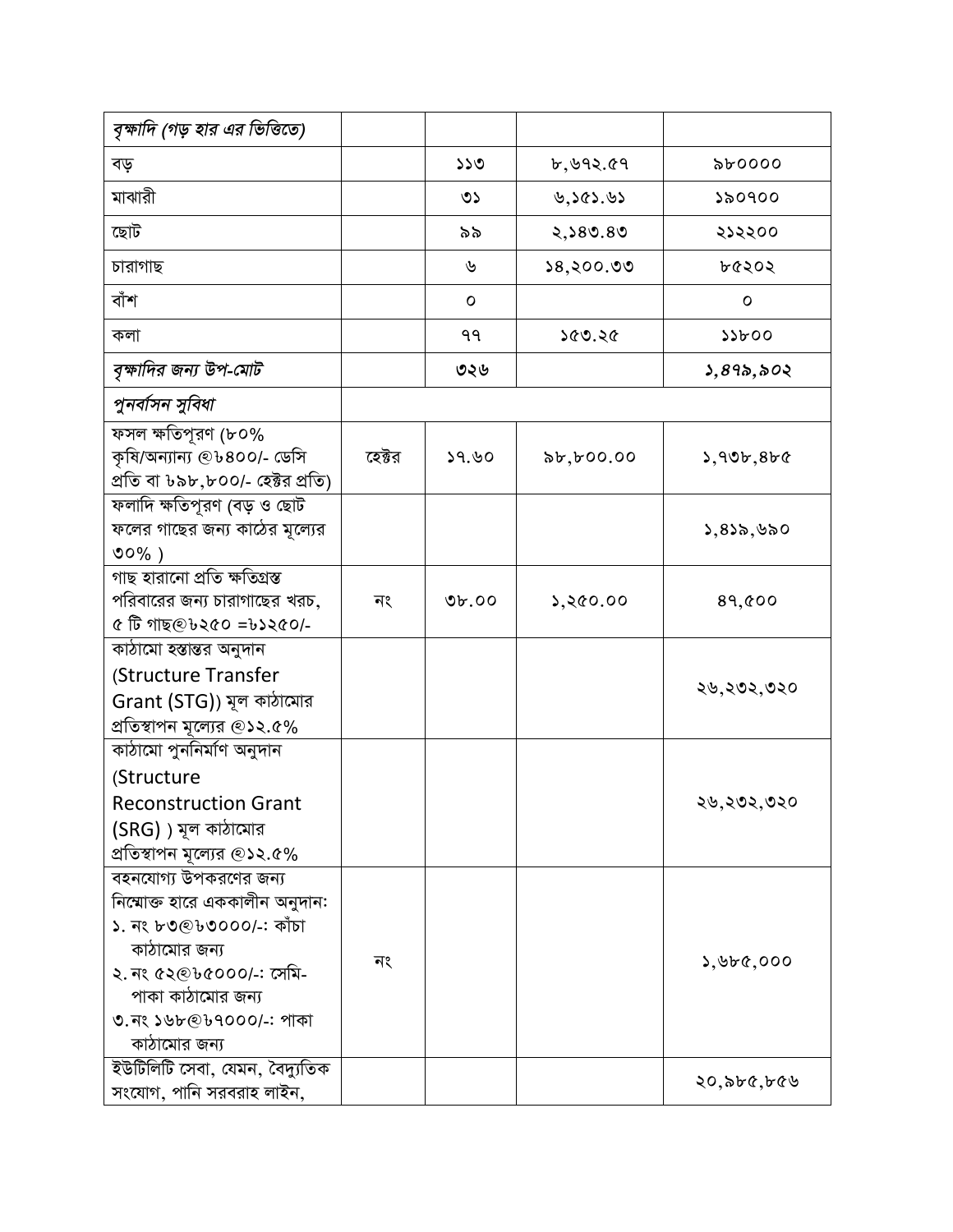| টেলিফোন লাইন ইত্যাদির স্থানান্তর    |    |      |            |            |
|-------------------------------------|----|------|------------|------------|
| ও পুনঃস্থাপনের খরচের জন্য           |    |      |            |            |
| কাঠামোর বর্তমান বাজার               |    |      |            |            |
| মূল্যের১০% হিসেবে অনুদান            |    |      |            |            |
| অন্যত্র ৬ মাসের কার্যাদি চালানোর    |    |      |            |            |
| জন্য একই ধরনের জায়গার জন্য         |    |      |            |            |
| মাসিক নিয়োগ ভাতা (Monthly          |    |      |            |            |
| <b>Hiring Allowance</b>             | নং | ১০৩৭ | 5,000.00   | ৯,৩৩৩,০০০  |
| (MHA)), প্ৰতি মাস @                 |    |      |            |            |
| <b>bscoo/-</b>                      |    |      |            |            |
| subsurface easement                 |    |      |            |            |
| ক্রয়ের জন্য জমির বর্তমান বাজার     |    |      |            |            |
| মূল্যের ২০% হারে এককালীন            |    |      |            | 2,000,000  |
| অৰ্থ প্ৰদান                         |    |      |            |            |
| পিভিএসি কর্তৃক কাঠামোর              |    |      |            |            |
| প্রতিস্থাপন মূল্য মিলিয়ে জমির      |    |      |            |            |
| কমন প্রপার্টি রির্সোসের আর্থিক      |    |      |            |            |
| ক্ষতিপূরণ নির্ধারণ (আবাসিক ও        | নং |      |            |            |
| বাণিজ্যিক কাঠামোর আর্থিক            |    |      |            |            |
| ক্ষতিপূরণ যোগ করে)                  |    |      |            |            |
| কমন প্রপার্টি রির্সোসের             |    |      |            |            |
| বিচ্ছিনুকরণ ও পুননির্মাণ            |    |      |            |            |
| (Dismantling and                    | নং | ২৪   | 000,000.00 | 9,२००,०००  |
| reconstruction) এর জন্য             |    |      |            |            |
| আৰ্থিক সহায়তা                      |    |      |            |            |
| প্রতি স্থানান্তরিত ভাড়াটের         |    |      |            |            |
| আসবাবপত্ৰ ও অন্যান্য জিনিসপত্ৰ      |    |      |            |            |
| স্থানান্তরের জন্য বাড়ি স্থানান্তর  | নং | ২৯   | 8,000.00   | 339,000    |
| অনুদান (House Transfer              |    |      |            |            |
| Grant (HTG))                        |    |      |            |            |
| বাণিজ্যিক প্রতিষ্ঠানের মজুতকৃত      |    |      |            |            |
| মাল স্থানান্তরের জন্য মজুত          |    |      |            |            |
| স্থানান্তর খরচ (Stock               |    |      |            |            |
| Transfer Cost):                     | নং | ১০৩৬ |            | ১,৮২০,০০০  |
| ক্ষুদ্র ব্যবসা (৬৪৭) @৮৫,০০০/-      |    |      |            |            |
| মাঝারী ব্যবসা (২৪৯)                 |    |      |            |            |
| ®৳১০,০০০/-                          |    |      |            |            |
| বড় ব্যবসা (১৪০) @৮১৫,০০০/-         |    |      |            |            |
| প্রতি পরিবার বা প্রতিষ্ঠানের বিকল্প |    |      |            |            |
| বাসস্থান/CBEs এর জন্য               | নং | ১০৬৫ | 0,000,00   | Q, Q, Q, Q |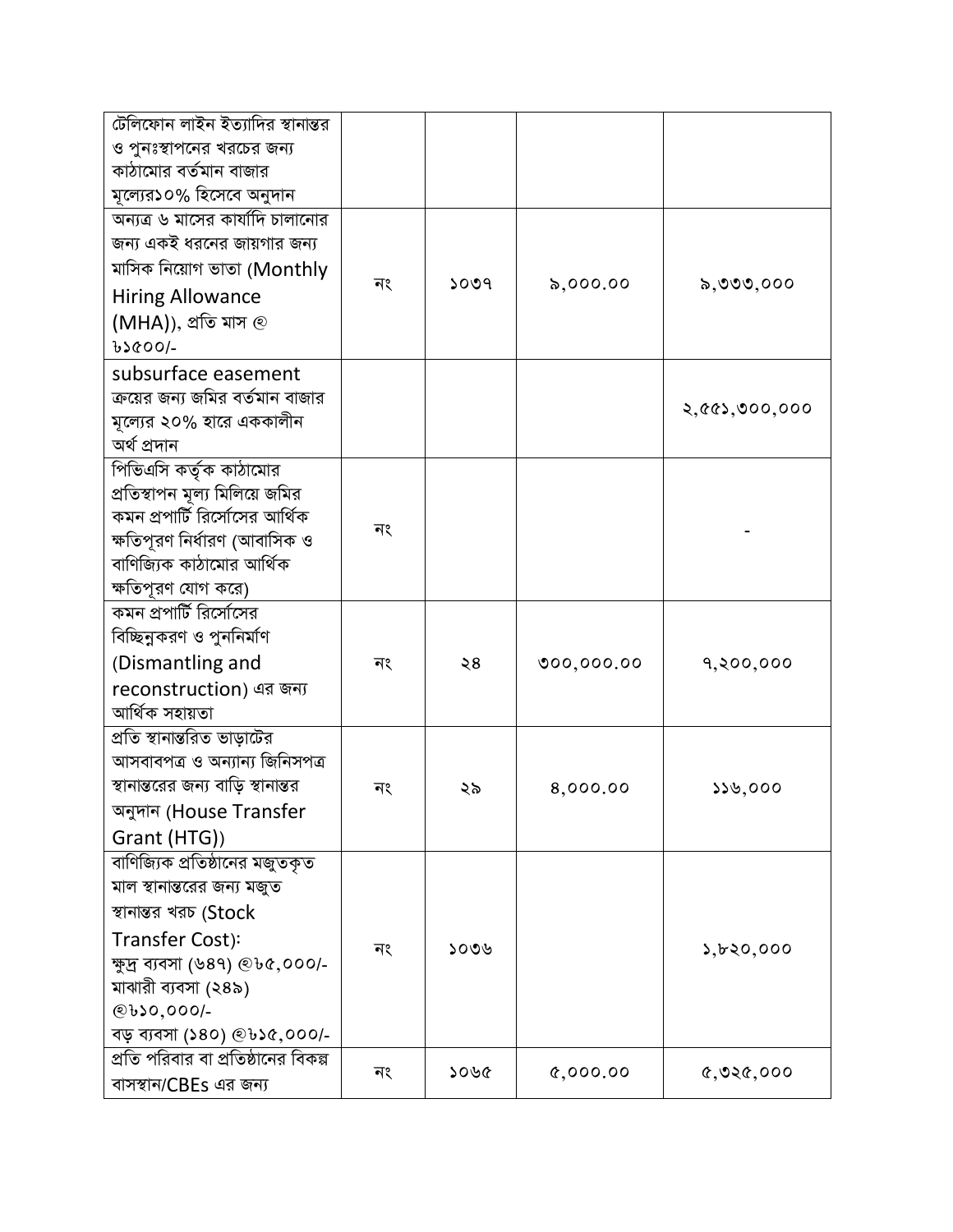| এককালীন ৮৫,০০০/- আৰ্থিক                |    |      |       |                   |
|----------------------------------------|----|------|-------|-------------------|
| অনুদান                                 |    |      |       |                   |
| ব্যবসা/আয়-এর ক্ষতির জন্য তিন          |    |      |       |                   |
| মাসের সমতুল্য জীবিকা নির্বাহের         |    |      |       |                   |
| (income subsistence)                   |    |      |       |                   |
| জন্য:                                  |    |      |       |                   |
| ক্ষুদ্র ব্যবসা (৬৪৭) @৮৬,০০০/-         |    |      |       |                   |
| $(6x) - (6000)$                        | নং | ১০৩৬ |       | ৯,৩৯০,০০০         |
| মাঝারী ব্যবসা (২৪৯)                    |    |      |       |                   |
| ®৮১২,০০০/- (৮৪০০০/-X৩)                 |    |      |       |                   |
| বড় ব্যবসা (১৪০) @৮১৮,০০০/-            |    |      |       |                   |
| $(0 \times 0000)$                      |    |      |       |                   |
| ভাড়া হতে আয়ের ক্ষতির কারণে           |    |      |       |                   |
| প্রতিটি ক্ষতিগ্রস্থ ভাড়ার স্থাপনার    |    |      |       |                   |
| জন্য তিন মাসের জন্যমাসিক               |    |      |       |                   |
| সমতুল্য ট্ৰানজিশন ভাতা                 | নং | ৩৬০  | 00000 | 50,000,000        |
| (Transition allowance,                 |    |      |       |                   |
| TA)                                    |    |      |       |                   |
| ক্ষতিগ্রস্থ কর্মী/মজুরীপ্রাপ্তদের জন্য |    |      |       |                   |
| ৪৫ দিনের সমত্বল্য মজুরী:               |    |      |       |                   |
| অদক্ষ শ্ৰমিক (১১২৯) দিনপ্ৰতি @         | নং | ১২২৫ |       | ২২,৯১৪,০০০        |
| $6800/-$                               |    |      |       |                   |
| দক্ষ শ্ৰমিক (৯৬) দিনপ্ৰতি @            |    |      |       |                   |
| 600/1                                  |    |      |       |                   |
| মহিলা পরিবার- প্রধান বিশিষ্ট           |    |      |       |                   |
| পরিবার ও অন্যান্য বিপদাপনু             | নং | ১৬৬  | 50000 | 3,990,000         |
| পরিবারের জন্য অতিরিক্ত                 |    |      |       |                   |
| ৮১০,০০০/- আৰ্থিক অনুদান                |    |      |       |                   |
| ক্ষতিগ্ৰস্থ/ক্ষতিগ্ৰস্থ ব্যক্তি কৰ্তৃক |    |      |       |                   |
| মনোনীত ব্যক্তির জন্য IGA               | নং | ১৬৬  | ২০০০০ | 0,020,000         |
| প্ৰশিক্ষণ                              |    |      |       |                   |
| উপ-মোট -এফ                             |    |      |       | ২,৭০১,৫১৯,১৭০     |
| উপ-মোট - এ - এফ                        |    |      |       | 59, b00, 000, 909 |
| অন্যান্য                               |    |      |       |                   |
| পুনৰ্বাসন কৰ্ম পরিকল্পনা               |    |      |       |                   |
| বাস্তবায়নকারী এনজিও                   |    |      |       |                   |
| (আৰ্ন্তজাতিক বেসরকারী সংস্থা)          |    |      |       | 80,000,000        |
| এর পরিচালন খরচ                         |    |      |       |                   |
| মোট অর্থসংস্থানের ৫% হারে              |    |      |       | ৮৯১,৭৫১,৭৮৮       |
|                                        |    |      |       |                   |